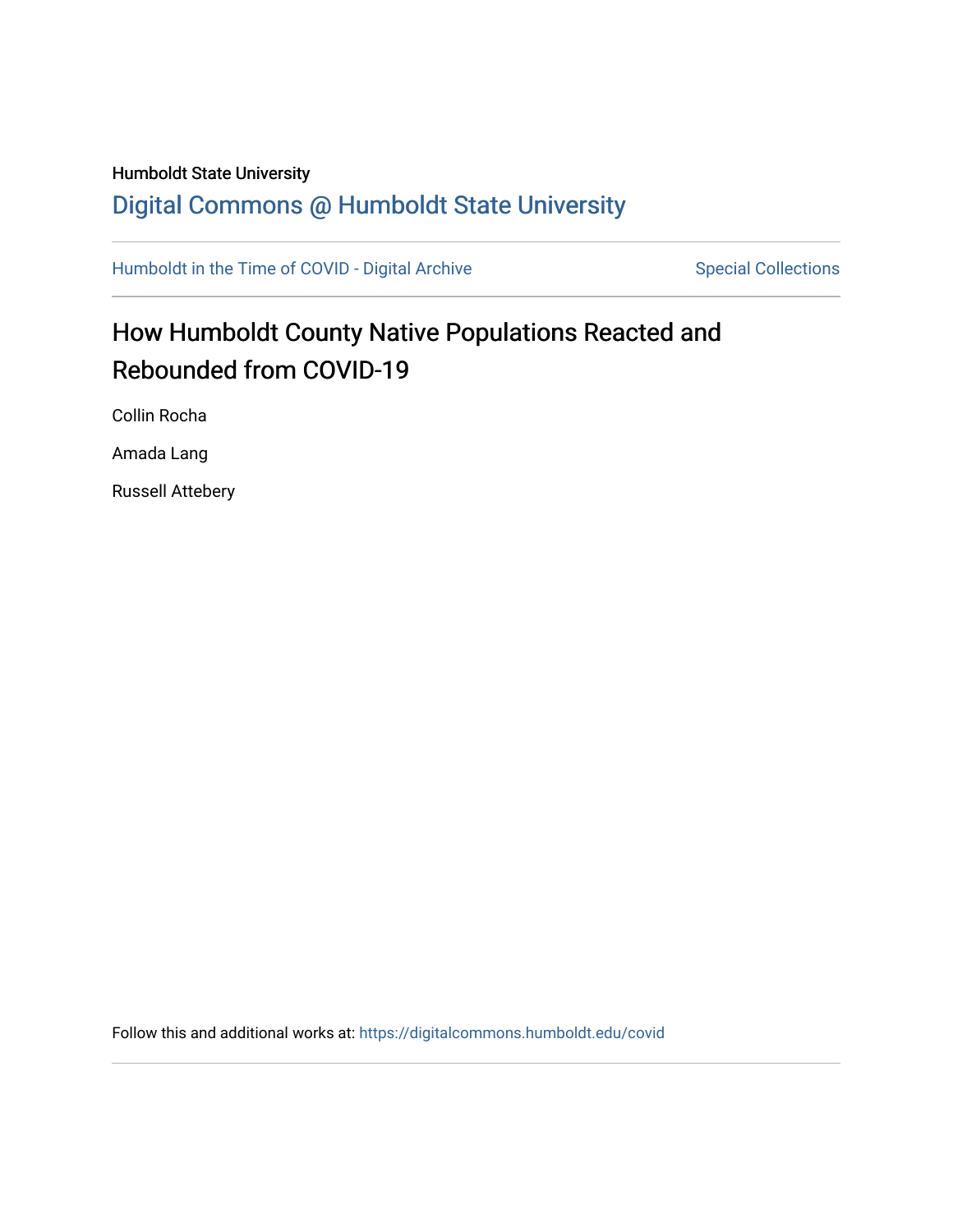## Transcript of Interview with Karuk Chairman, Buster Attebery

Collin: Hi there, Mr. Atteberry.

Russell Attebery: How are you.

Collin: Not too shabby how about yourself.

Russell Attebery: I'll close my door, so I'm not bothered.

Collin: Sounds good, sounds good. So, thank you so much, I really appreciate your contribution, obviously it means a lot to also include a, you know, chairman in this project as well. So just so I can put it on the transcript, do you mind just real quick introducing yourself and tell us kind of a little bit about your role within the tribe.

Russell Attebery: Sure. So Ayukii, hello everyone, my name is Buster Attebery, I am the Karuk tribal chairman. The Karuk tribe being located up in Northern California just below the Oregon border. I have been chairman here for 12 years, going on my third four-year term. And before that I was a teacher and a coach at Happy Camp high school. And before that, I attended Humboldt State University and completed their teacher education Program. And received cleared lifetime teaching credentials from Humboldt state so. Umm Yes, honor to be here, thank you.

Collin: Yeah, so as we kind of talked about a lot of these questions are going to be COVID centered and that's just mostly because the project itself is Humboldt in the time of COVID but if there is anything else that you want to touch on that is kind of, COVID related or even just like kind of happened under that umbrella feel free.

Russell Attebery: Ok

Collin: But I guess the first question is specifically in the kind of... In the months leading up to the first lockdown there was a lot of misinformation flying around you know kind of seeing a lot of the pandemic hitting other countries before it came to the US specifically. What was your tribe's reaction and kind of actions leading up to the first lockdown if you can recall?

Russell Attebery: Sure. Obviously, it was one to err on the side of caution, we wanted to... We didn't know that much about it and then. I think, for most tribes, the first thought was our elderly and how do we, how do we protect our elders for the Karuk tribe and many other tribes. Things like our language and some of our ceremonies in our culture still lies in the minds of our elders. Some of them are still trying to be revived and saved in particular, our language. Most of our fluent language speakers are elders.

Russell Attebery: So, when COVID hit that was the first thought, is to how do we keep them safe, what precautions can we take to help them, whether it be deliver food, telemedicine. And anything like that but our focus was on our elders.

Collin: Out of curiosity kind of in the same vein of just trying to maintain the culture, through your elders, is there any like COVID programs that you maybe started or? Kind of... I don't know, thought about instating regarding like Zoom cultural traditions, because I know a lot of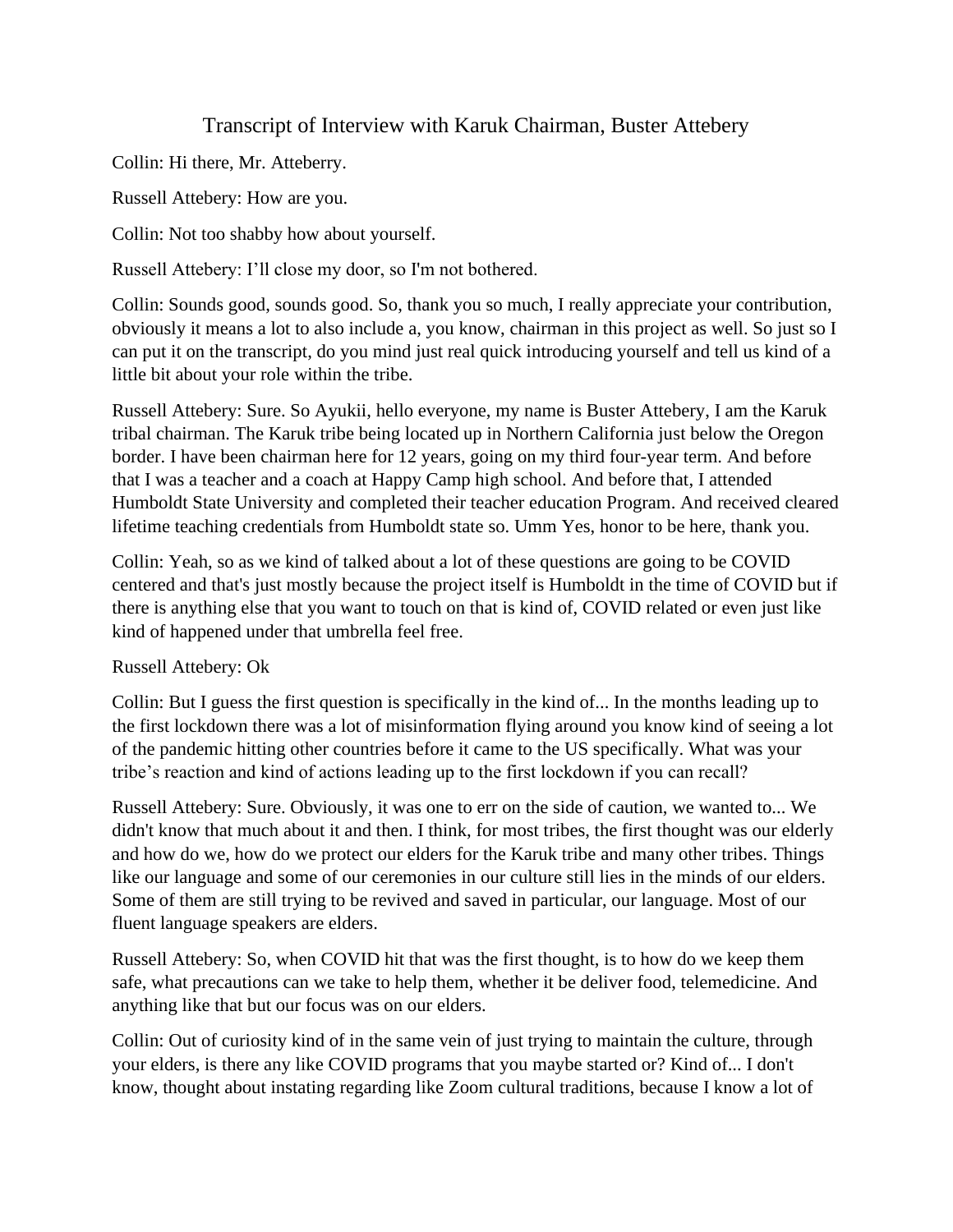like, as we saw, a lot of like worldwide traditions and cultures that are in person kind of got put on hold, like. You know Christmas or what like holidays and that sort of traditional gatherings. Did you guys have any difficulty with that? Or was it a lot of more, just like in person, but socially distant.

Russell Attebery: Well, first thing we did was we set up a COVID team, and that team included council members, our healthcare workers, our health CEO. We had a young lady attending John Hopkins University she's Karuk Tribal Member and she was on there, so you get you know, we could get information straight from John Hopkins University.

Russell Attebery: Our COVID team followed the Federal and State guidelines very closely. Obviously applied different scenarios to Siskiyou county and, for the most part Siskiyou county we've done pretty well up here.

Russell Attebery: Better than expected I'll put it that way as far as COVID But the COVID team did help a lot.

Collin: Now out of curiosity the kind of the member of the tribe, that is a John Hopkins graduate.is she working in health? Or is it more just like she was there, she was able to get [information] firsthand.

Russell Attebery: She was working in health, and I want to say at that time she was actually a Post-doctorate, so she was she was teaching a class at that time too, so. yes, very much inside information which is great.

Collin: Yeah, definitely helps to get ahead of the head of the issue.

Collin: Now kind of before that, I'd say kind of prior to the COVID team being created and whatnot did you guys kind of get any first notice about a coming lockdown? Any first notice about the pandemic? Or were you like most of us kind of caught a little bit off guard?

Russell Attebery: Yeah, I think everybody was caught off guard a bit.

: Because I would say we. Because we're very rural is probably the biggest reason why.

I know, at one time we felt like we was very lucky when it seemed like all around us was that many cases and we're doing ok. And that even that some, but, again, being rural helped us to keep the cases from passing on. And doing our due diligence with the masks and social distancing and large crowds.

Collin: So, the rural kind of location gives you guys a little bit of like, insulation almost from the outside, issues.

Russell Attebery: Yeah, and we altered our workplace. We did stagger.

Russell Attebery: Course when it first, the COVID first hit we had people work from home if they could. Those essential workers that need to come in to keep operations going did and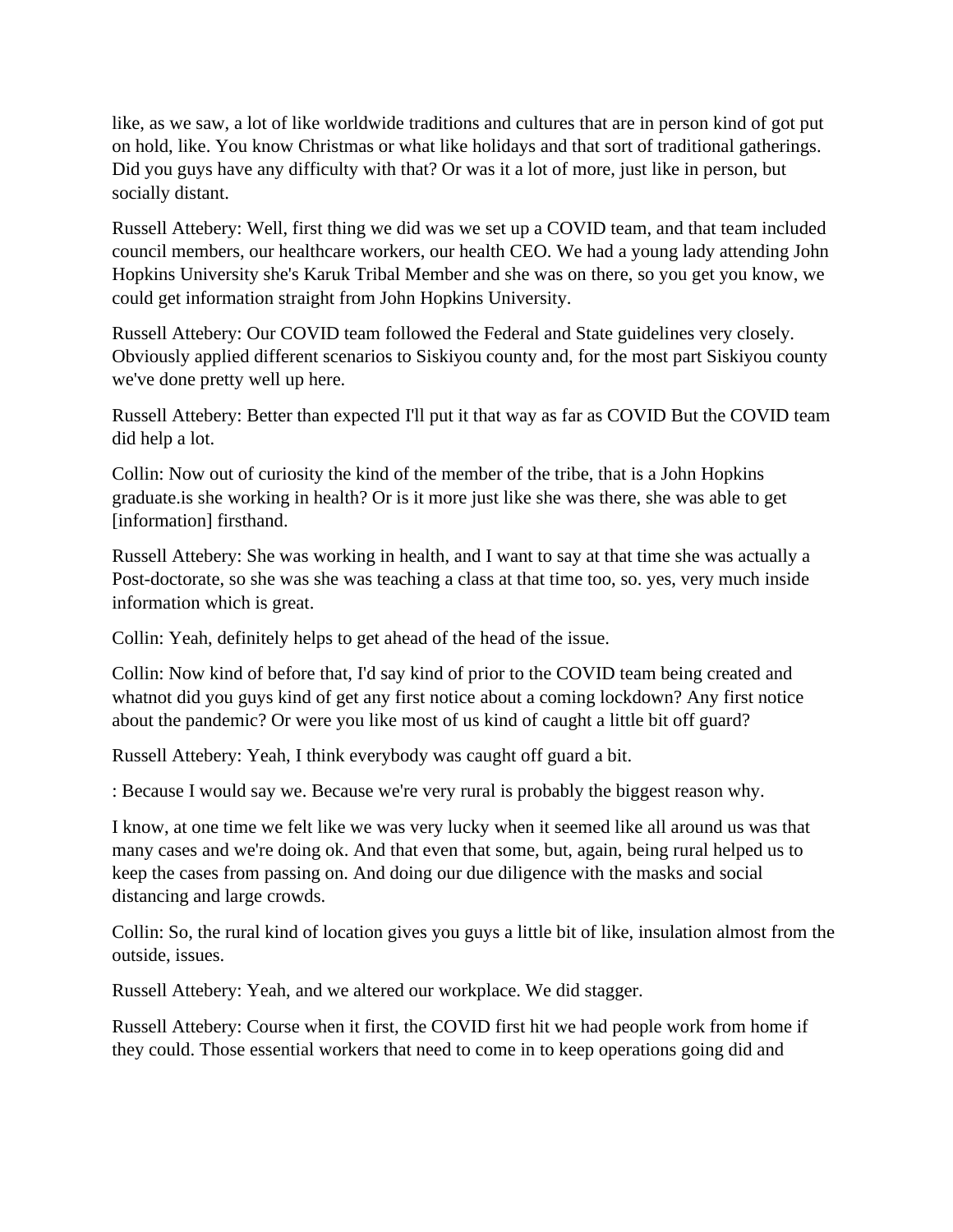So, in our fiscal department we had to keep certain people there and they did staggered shifts, and Some came in on Saturdays and took off different days, so we didn't have, you know a lot of people in the workplace, at a time.

Russell Attebery: So, the Karuk tribe down in Happy Camp, we also got the double whammy because in 2020.

Collin: You had that happy camp fire correct?

Russell Attebery: Yeah, the fire and the tribes did receive some you know some COVID funds and luckily, we were able to justify getting some trailers for the fire victims, so they'd have a roof over the head for the winter.

Russell Attebery: By [classifying the trailers as] non congregate housing, the trailers would serve as non-congregate housing for.

Russell Attebery: That too many of our tribal members and Community Members were staying with family or congregating in a campgrounds or RV parks, so this gives them an opportunity to have a trailer where they can be non-congregate.

Collin: And you said you were able to justify that through the COVID funds that you were able to acquire?

Russell Attebery: Yes, because they were COVID funds, yes.

Collin: Ok cool so that was also kind of my next question, was there any sort of support or any programs that was started by the government that would be able to help you guys, but I guess that kind of answers that question. But if you have anything else to add, go ahead.

Russell Attebery: Well, with the COVID funds, we were able to do a disbursement out to our tribal members.

Collin: Disbursement as well?

Russell Attebery: Disbursement as well yeah, and then the ARPA funds also provided that. But you know, it was also provided us with funds for emergency services and other programs as needed. Obviously, whenever you apply for anything you have to show justification of the need.

Collin: Yeah.

Russell Attebery: Which was fine, and the needs were plentiful this last couple of years.

Collin: Yeah, that's for sure. Now I have done a good amount of reading on the Happy Camp fire, and I read that there was a little bit of difficulty in the sort of support system because of COVID. So, like the fire obviously destroyed families' homes and to ridiculous extent. But like I also read the support systems like where you guys were giving out food and supplies and stuff like that had a little bit of a... Just difficulty kind of with the COVID guidelines is that true? or was that more just...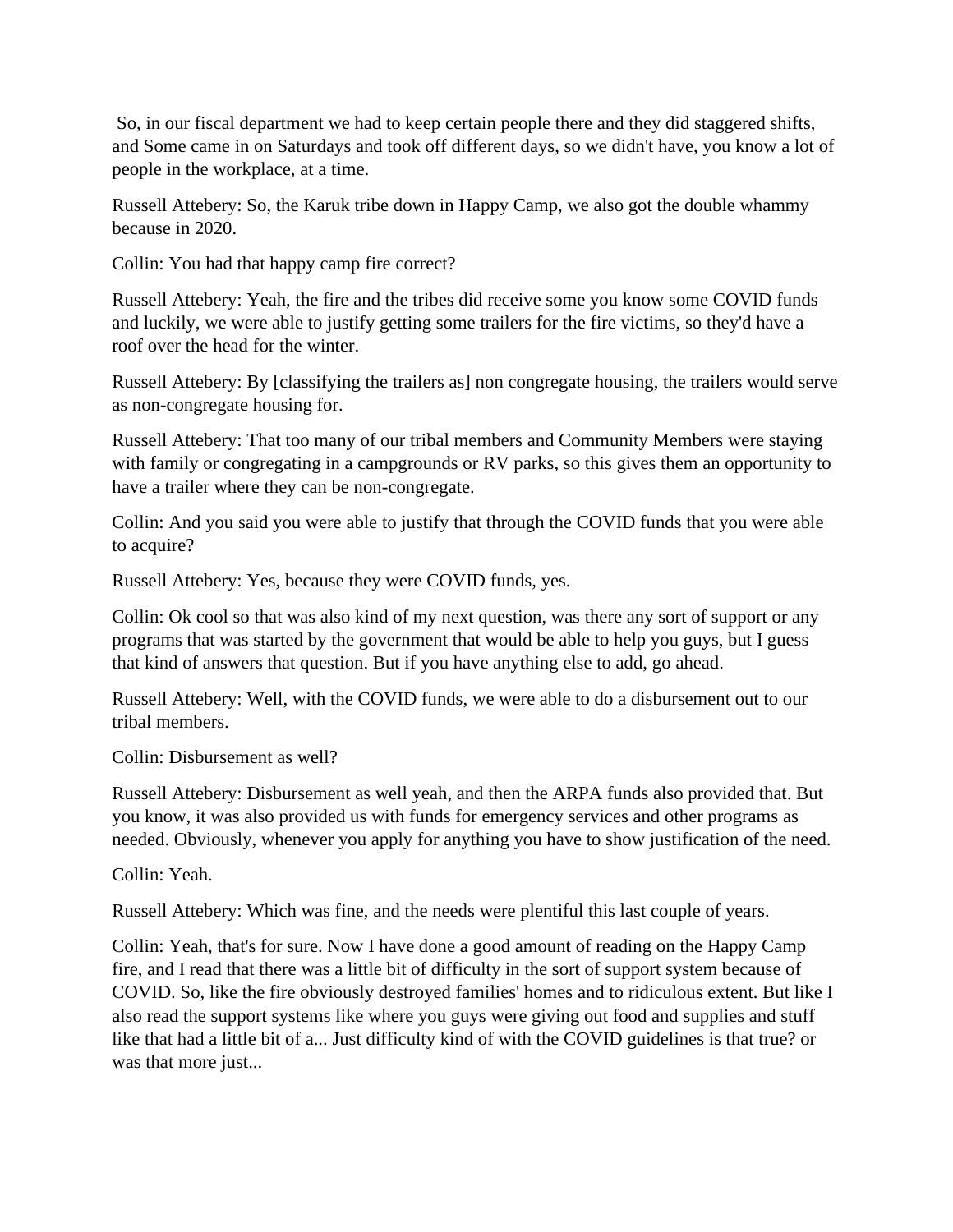Russell Attebery: Why, I don't know if I classify as difficulties, I would say adjustments yeah. Adjustments need to be made. Different needs, different personalities you know, and I say that because talking about people that; On top of COVID had some devastating, you know, lost everything but the shit on the back so. Yeah, I would classify it as making make adjustments for people and their needs.

Collin: Now I did have a question about like any amount of pushback, whether it be kind of the first lockdown from 2020 to 2021. Has there been any pushback within the tribe? Not necessarily you know Council members or the tribal leadership, but like more day to day push back on like, whether it be vaccines masks anything like that.

Russell Attebery: So, they Karuk tribe, we operate three clinics one Happy Camp, one Yreka, and one in Orleans. We were able to get the necessary vaccines and administer those. It seemed like in a timely manner.

Russell Attebery: We were, we have had pushed back in this, and maybe this is pre-COVID. Is, we like to, we need to expand our clinics.

Russell Attebery: We need some more providers; we have to refer quite a few people out. We serve nonnatives as well as native, as well as tribal members. Matter of fact probably 55% is nontribal.

Collin: Interesting.

Russell Attebery: And so yeah, we do we do that, ummm... I lost track of the question, there.

Collin: It was just more so, like if you had any pushback regarding like mandates or regulations

Russell Attebery: Oh, for pushback. [We did] on land trust issue, so in order to provide more housing or expansion of clinics that sort of thing you need to be, you need to put some land in the trust and whenever we want to put land in the trust within the county it is very difficult.

Collin: Gotcha, gotcha. yeah, I also kind of brought that up because one of my friends, he works at UIHS, United Indian Health services and he services, a lot of the Humboldt county and he said by and large, for the for the most part. A lot of the pushback doesn't come from the native population, it comes from nonnatives in the native, like tribal land and I was just curious if that was like a similar sort of pattern.

Russell Attebery: It is, it is. It's been ongoing with the county is that [they have] been difficult to work with.

Russell Attebery: Yeah, the city has been better although they did oppose that land trust parcel that I was talking about, point nine acres and they opposed that but, but lost and w[e were] able to expand that. Since we have a business in Yreka now the city has, and since it is in the city limits, so we work with city pretty well. yeah, we hope to be able to work with county it's a work in progress, right now. Many issues you know, water issues, land issues that sort of thing so.

Collin: A lot more infrastructure right now I'm assuming.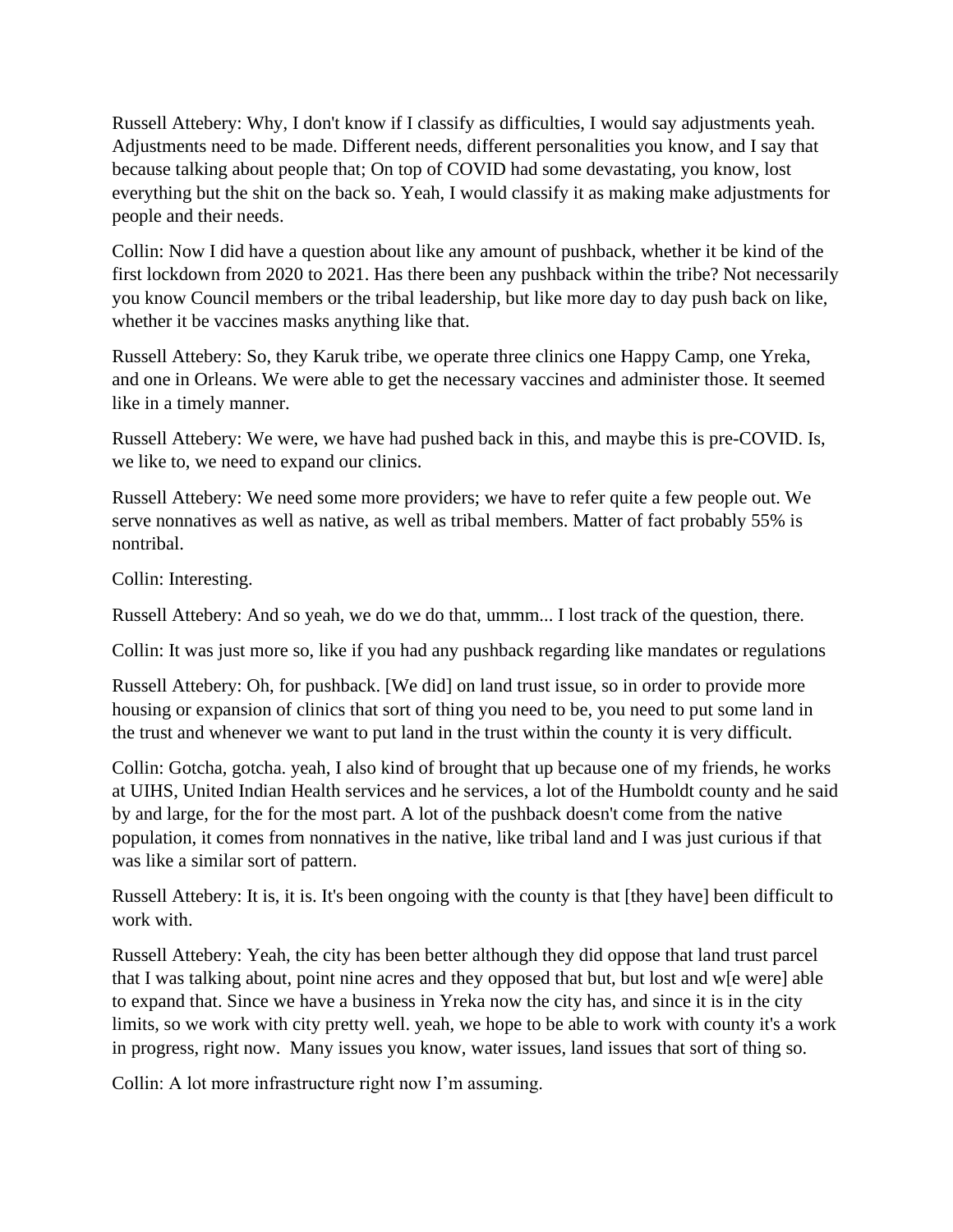Russell Attebery: Yeah.

Collin: And I'm assuming that's also mostly, as a result of the fire correct and less so COVID or is it a little bit of both?

Russell Attebery: No, the water issues have been ongoing for quite some time.

Collin: Years?

Russell Attebery: Yeah, we're trying to tend to coexist and see if we get enough water for the farmers and enough water for the fish. I think preparation was inadequate. You know, all of a sudden, we're saying gee we're running out of water, now we're pumping out water from the aquifer system, what happens if we drain that. You know, we shouldn't have gotten to this point, we should have been able to. An issue with the tribes is we've been working on co-management Program. Where you include tribal ecological knowledge into the equation, you know, for one, the fires that we've had.

Russell Attebery: I mean best practices you know, tell you that the indigenous people that lived along Klamath river, used fired for thousands of years and we never had these devastating fires that we have nowadays. So, hundred and 20 years ago they outlawed the use of fire. The way the people did it up here and would actually put them in jail if they if they tried to burn it off and So they quit doing it, and obviously the results we have now is the underbrush is grown so thick that they can't get it out so.

Russell Attebery: The Karuk tribe has a climate adaptation plan included in there is and you can find that on our on our website. And you know, including in there is, the when and why and how to use fire.

Collin: As prescribed burning.

Russell Attebery: Yeah

Collin: Well, as we kind of saw throughout the pandemic, especially during like the first and second lockdowns you know in, like, I believe it was like April to June or May, and then the secondary lockdown and last December.

Collin: We saw a lot of supplies get depleted very quickly, I mean like not just, not just like the toilet paper and that sort of stuff that you always saw but like also like masks and gloves hand sanitizer like the things that we need to survive in a pandemic, did you guys face any of that? I know you mentioned that you guys are a little bit geographically insulated, so were you also insulated from that or was it more.

Russell Attebery: No, we were experienced that also. They have the local grocery store here and all the supplies were down. And a lot of times people from our area will travel to Yreka or Medford to do their shopping and it was the same way there so yeah there was some hoarding going on for a while there.

Collin: Yeah, there was. Now, did you guys... to what extent do you guys like, I would say to what extent, did you guys struggle in getting back to "normal" as normal, as we are now. Like I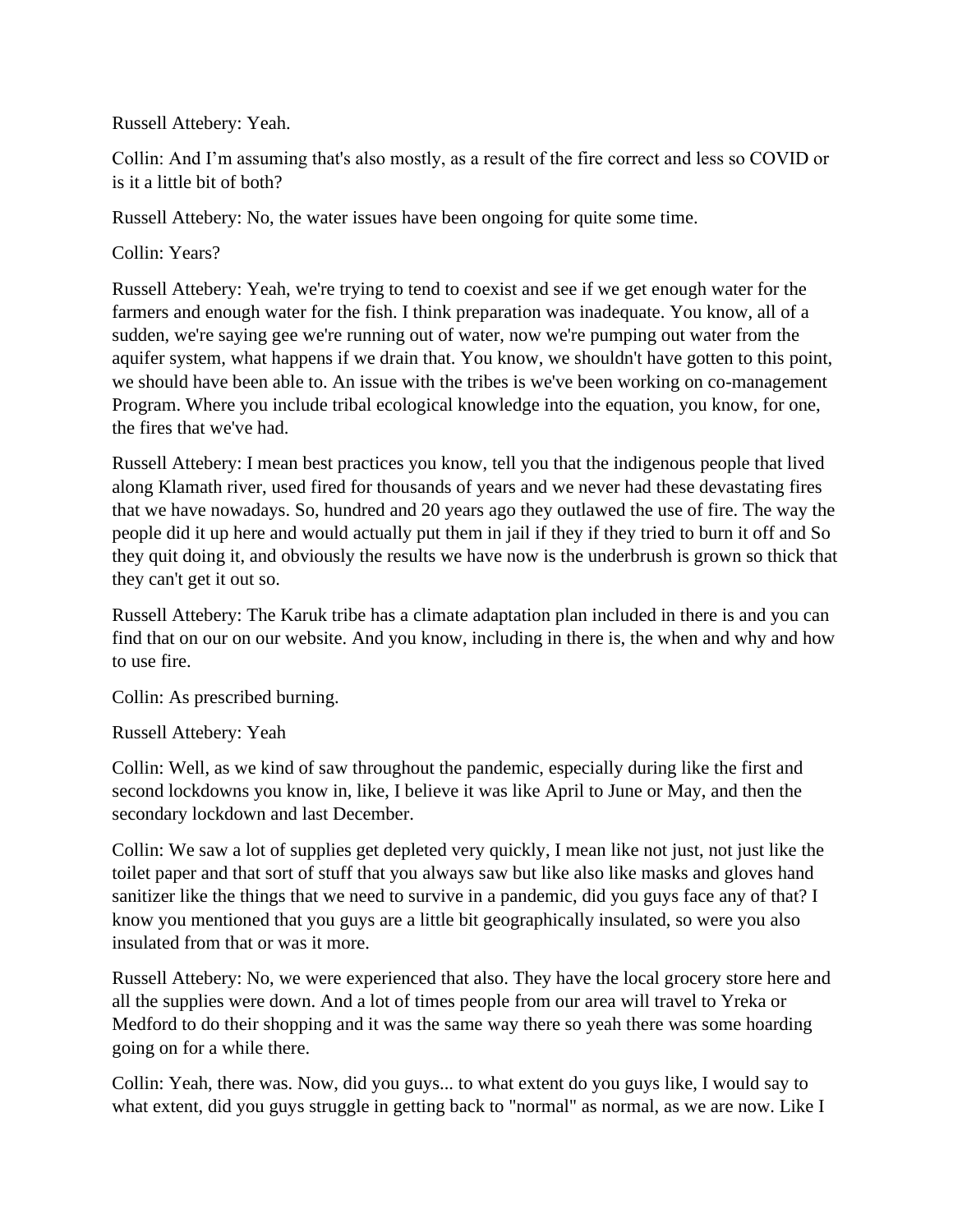know you mentioned, you know staggered scheduling and kind of as we are in December 2021 the pandemic has obviously been ongoing. Have you guys kind of established kind of balance right now? or are you guys still having some issues within the tribe? or even like in your office?

Russell Attebery: So, we are... everybody's back to work, they have been, and Siskiyou county actually went into a very moderate tier here month or so ago. they since fell back into a more extreme tier I think some of it the same as Humboldt county now but anyway, they. yeah, we've followed the guidelines pretty closely again we have the COVID team.

Russell Attebery: That checks on it. Our business, our casino business we shut down for a couple months, like everybody else and I think we're one of the only ones, now that shut down... I won't say only ones I think Trinidad over there, does it, but anyway we shut down at three o'clock in the morning. sanitize everything and open back up at night and morning so it's not 24 hours. And we still do all the temperature checks and I know some of the other ones don't. We actually went back to the mask requirement. So, we've been pretty diligent about you know erring on the side of caution that's for sure.

Collin: Definitely you're one of a couple of the groups that are doing it by the book I'd say. I guess the couple like I only have like four or five questions left but um I was just curious. Obviously, the fire kind of depleted, a lot of the resources that you guys had even during COVID, but did you guys face any funding issues besides the kind of COVID fund that you use to get those trailers? or was it pretty easy.

Russell Attebery: Well, it's never easy, it always takes a certain amount of administrative work to. to get these we actually contracted that with a couple new grant writers. And then, of course, you face the capacity issues, once you get these grants and you know who's going to administer them. I think everybody went through the time period where the government was increased the unemployment and was some relief funds in there and there for a while people weren't willing to go to work.

Russell Attebery: So yeah, we're, we're hanging in there with it. Like said, our businesses is doing well and I think we're proud of the fact that we are putting safety first.

Collin: Yeah definitely. I guess easy was not the best words, I think, in bureaucracy nothing's really easy, but easier I'd say maybe.

Russell Attebery: Yeah, so we did have some good opportunities.

Russell Attebery: Obviously, with the ARPA fun the COVID funds and then our funds we were able to use those funds. These there's a tribal nations grant funds.

and they give all the California tribes monies from what is call a revenue sharing trust fund. Casino tribes give money back to the smaller casino tribes.

Russell Attebery: And so, and then the tribal nations grant fund formed an emergency services where you could apply for\$100,000 through this program. Very they were very flexible because of the COVID and because of the homelessness and that and the quarantine efforts and all that. Sometimes you need to get rooms, so we was, we applied and was successful three times to that.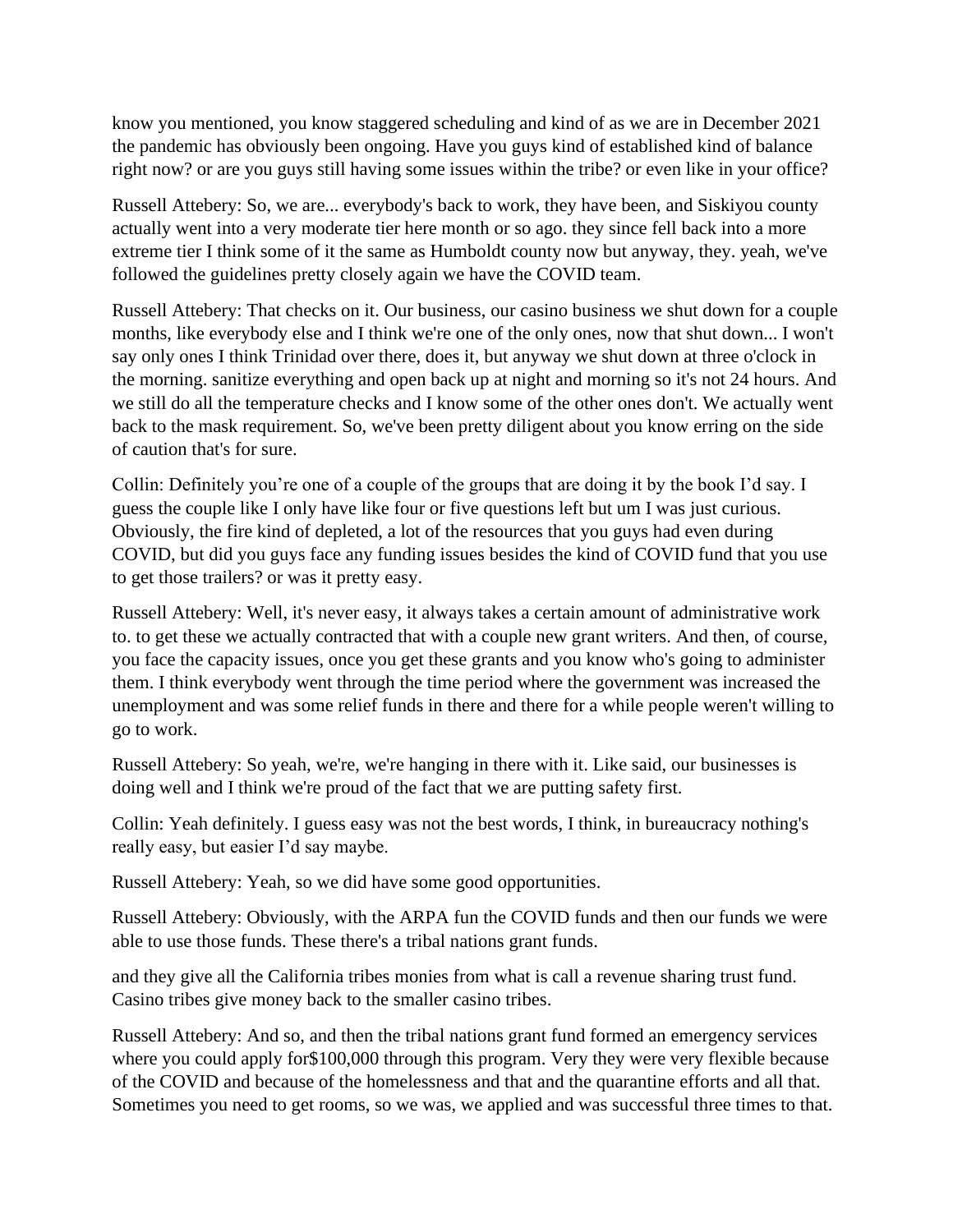it's still available to California tribes. I'm actually on the panel that decides, and you know we haven't turned down the applications we've helped tribes with that really don't have the administrative capacity to do that we've helped them get through the application process and set up some projects so.

Collin: Interesting, really cool. Now, regarding the kind of differences and I guess the revenue sharing fund was an emergency services fund. You said that you guys haven't really denied an application. Could you give me an idea of the sort of like programs that you guys pass or like help create with that fund besides, obviously, like the COVID team or whatnot.

Russell Attebery: yeah, so anything that is COVID related. so, we know we purchase trailers for people that were displaced by the fire. Well, along with those you know, you need that they need to have skirting, they need to have maintenance, then so we were able to secure a contract and get a grant for a contractor to service those trailers. So, if it was elders you know they wouldn't have to go out and work on it, they just call somebody, and they'd come fix it. And to help keep the propane tank that full so they'd have electricity and power.

Collin: So, a lot of infrastructure, support I'm hearing.

Russell Attebery: Yeah, a lot of educational support and the fact that we purchased quite a few Chromebooks, computers, laptops. Obviously, there was a lot of online learning at that time, so we were able to make sure every student had. An opportunity to do the online learning. And then of course we had our elders' programs. We normally have our senior nutrition site and we have lunch every day for our elders that they used to come down and delivery, so we deliver the lunches now.

Russell Attebery: We tried to keep, you know, as many kids' programs as going. That was more difficult all when the gyms were shut down and that sort of thing but yeah, doing what we can

Collin: I guess, this is a little bit off topic, but the just reminds me of my friend, like I said he works at uihs he recently switched positions so now he's working on a lot of outreach for youth and like he has this program where they're dropping off like arts and crafts supplies and then they have like a meeting for like an hour on a Saturday, where they make like a drum or something like that, and it just reminds me a little bit of that.

Collin: And then I guess, has there been any cultural traditions that have kind of fundamentally changed, at least for right now. Like anything regarding just specifically the tribe or that sort of thing?

Russell Attebery: um no.

Russell Attebery: None of it has changed, other than landscape, a little bit some of our sacred trails. But you know again those lower lying areas those foothills, if you will, they were always burned off anyway that's.

Russell Attebery: That was part of the tradition up here the community people would burn off the lower areas and then. To protect them from fires, and then they would let Mother Nature take care of the higher country. So, so it was it was burned off anyway, so as far as the fires and the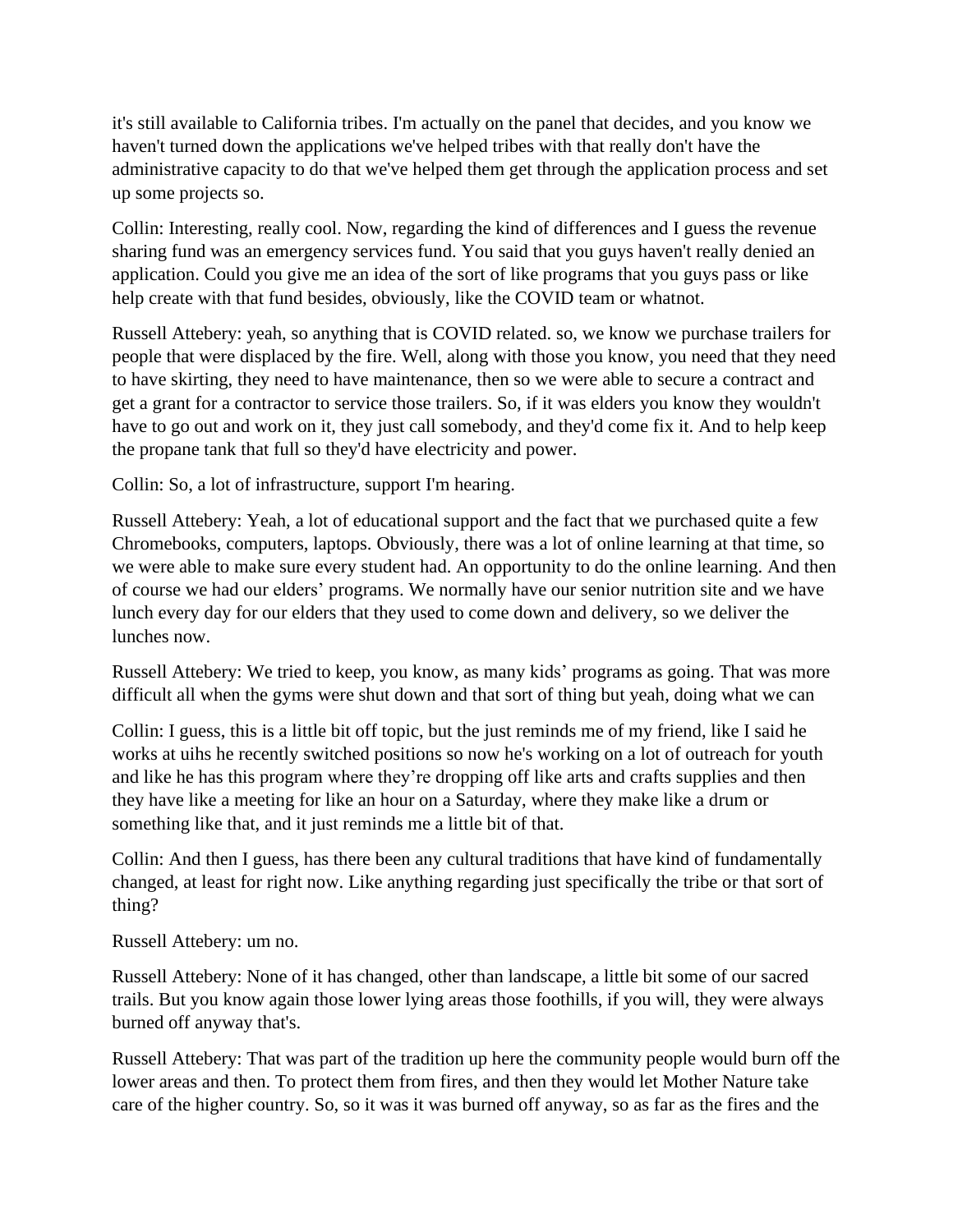way we make our baskets. The bear grass it needs to be a burned. So Probably not that high intensity burning like we had but [chuckles]. So, we did keep an eye on, and we did get a good response if we alerted the forest service or fire crews of culturally sensitive areas, and whether or not they had if they didn't have to for public safety reasons to bulldoze through that place than they didn't. So that relationship was really good.

Collin: So, a little bit of mutual respect, on both sides.

Russell Attebery: Yes, yes.

Collin: Okay, well, I guess, I have just one more question and then, if you just wanted to touch on anything else that I haven't mentioned feel free, but the last question is do you guys see yourselves making any more long-term changes as COVID continues for however long it continues?

Collin: Or are you guys thinking more like year-by-year sort of thing?

Russell Attebery: yeah, we need to plan for long term and so yeah, we have to plan ahead on, I guess, a couple different options, you know or scenarios, if you will. If this happened, or that happened. yeah, odd things can happen I understand we just diverted a government shutdown so.

Russell Attebery: We have this new variant coming in which has to be high on everybody's radar. So, I think you make some long-term plans, but you really go day to day or week to week and make adjustments, as you go.

Collin: So, a little bit of a plan for the worst hope for the best sort of situation?

Russell Attebery: yeah.

Collin: Okay.

Collin: All right, well, that was all my questions like I said I really appreciate it if there isn't anything, I didn't touch on that you kind of want to point out to bring attention to feel free but, if not I'll let you go.

Russell Attebery: yeah, I just, I think we already mentioned it at the kind of the direction we want to go is to be able to for the state. for Federal and State partners even local Governments to recognize how much two tribes have to offer when it comes to travel ecological knowledge and you know, look at it, as best practices and co-management is the way to go. I think we can work hard by Combining tribal ecological knowledge with modern science and you get the best results, so we have a really good working relationship was the HSU president, Mr. Jackson. Yeah, he's very interested in what goes on up here, and you know how we can collaborate especially in natural resources department, where the university excels and in you know tap into that local knowledge there, so it'd be cool.

Collin: Yeah, use both brains I'd say.

Collin: Yeah, tribes' brains and the ones who got down here.

Russell Attebery: That's what we want.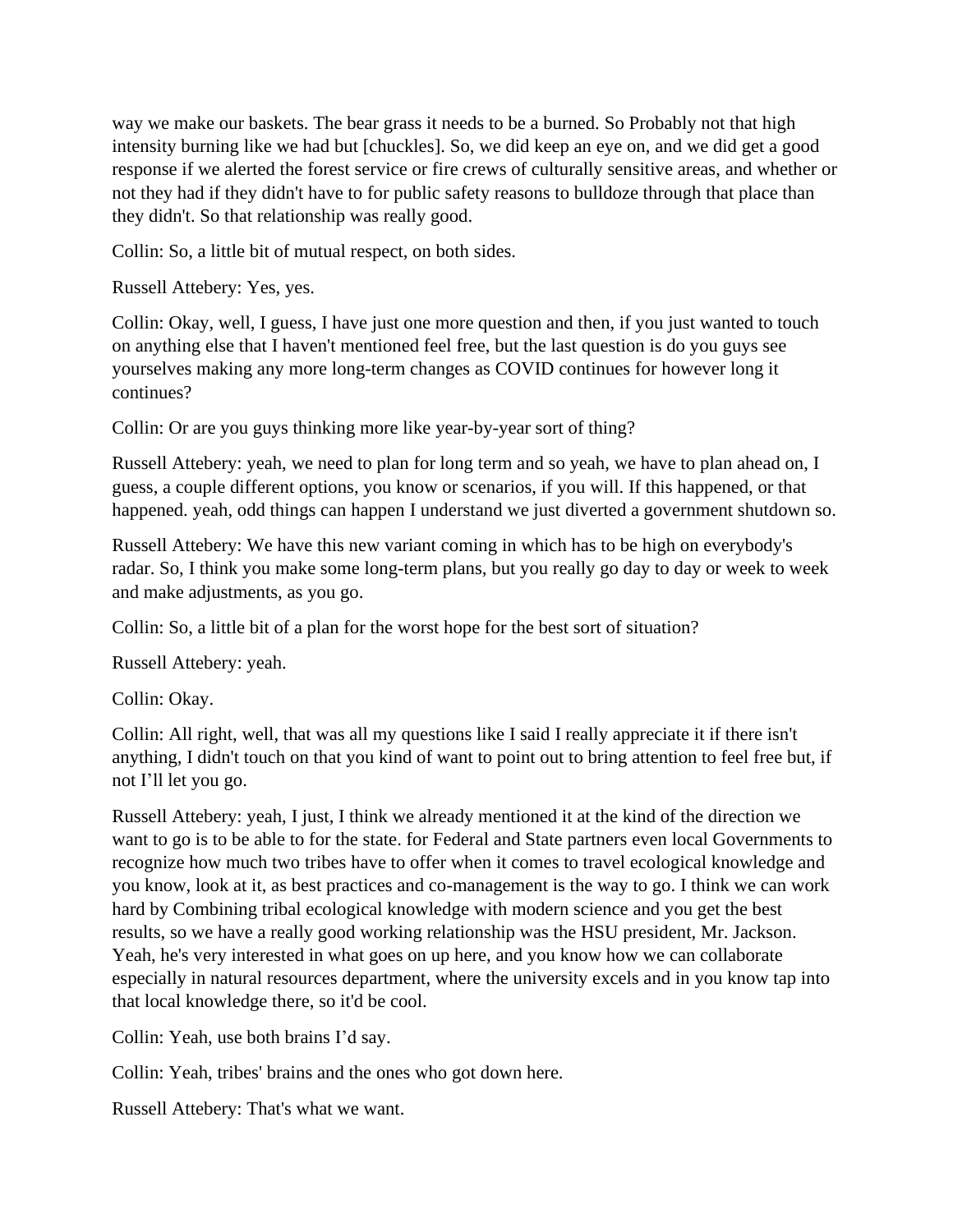Collin: Yeah cool. Well, thank you so much, have a good one. Russell Attebery: Thanks.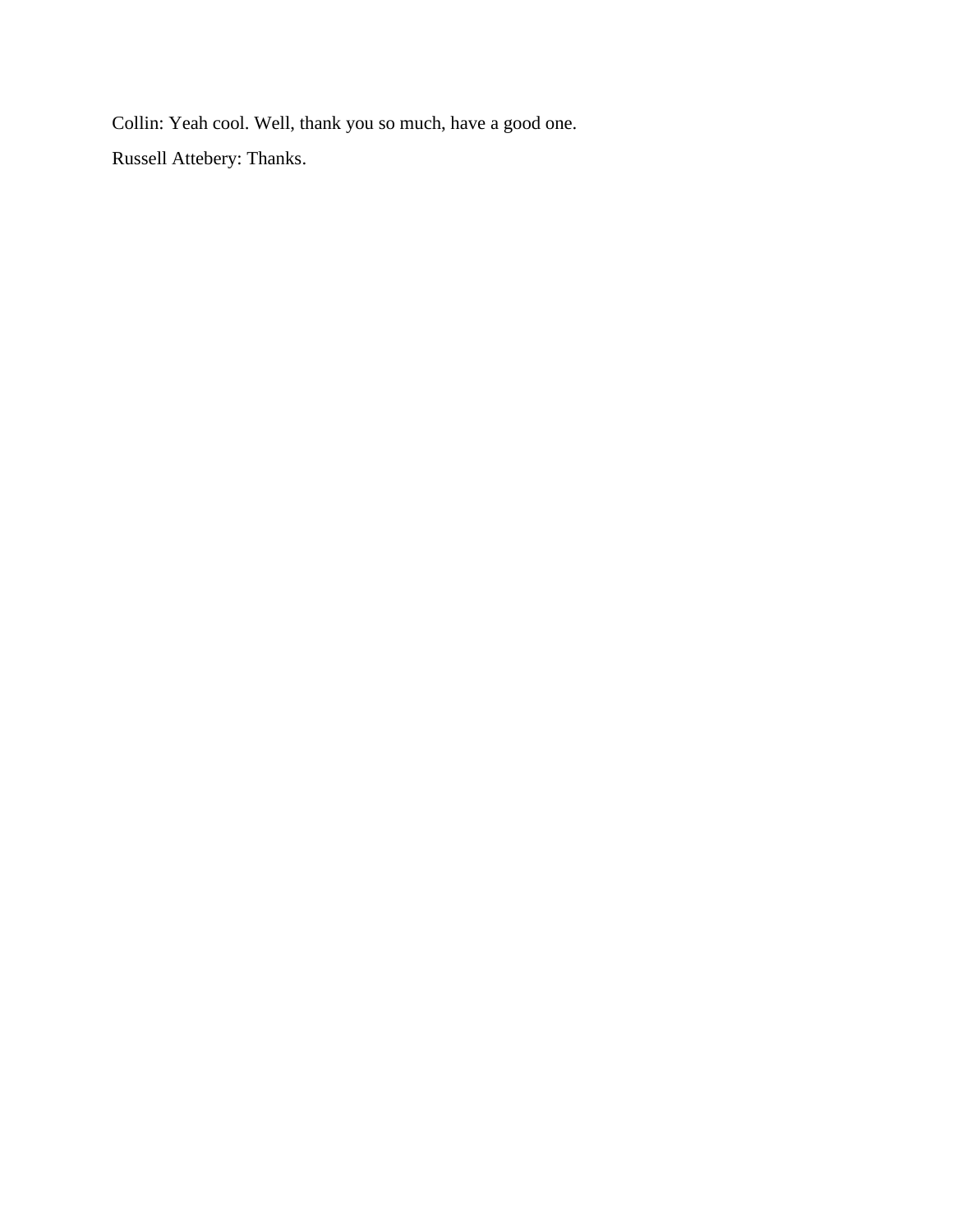Transcript of Interview with Two Feathers Youth Advocate, Amada Lang

Amada Lang: Hello.

Collin: Can you hear me now.

Amada Lang: Yes, perfect perfect.

Collin: Well, thank you so much, I really appreciate it. So, like I kind of mentioned in the email this is for my history internship. It's a project called Humboldt in the Time of COVID and specifically my theme is native tribes and kind of native adjacent. Like I interviewed a friend of mine who works at UIHS, you know United Indian Health Services trying to get a sort of as close to feet on the ground sort of perspective of kind of the local native tribes under COVID and Kelly passed your information, along to me because she mentioned that you work with youth outreach I believe? Correct. Cool, so I'm recording this just so you know. Would you mind just real quick giving me a quick little overview of what you do so, I can have it on the transcript.

Amada Lang: Yeah so, I appreciate you reaching out. I do recall Kelly from another Grad cohort of mine before me.

Amada Lang: But yeah, my name is Amada Lang I am a current second year ENC graduate student here at HSU and I'm a local Karuk native with Wiyot and Shasta ancestry as well.

Amada Lang: I work with two feathers Native American family services in McKinleyville California as a youth advocate. I've been working there for two years or so, now a little over two years. We, basically the whole organization in general services all of Humboldt county and provide native family service and outreach, pretty much in all aspects of mental health and wellness services, so pretty much if you name it, we most likely serve that service, because it goes from homeless youth in foster care, to families that need services, families who may need mental health and wellness services, therapeutic services, clinician to at crisis response. We also have provided Suicide Prevention and a lot of our work; we get funded through grants that we apply through. And I'm not necessarily too much into that aspect, I just kind of work on the ground forefront and then we basically what we do, can be counted into a multitude of grants, because, basically, I am going and working with youth specifically and mentoring with them. And so, most of the youth that I work with I've been partnered over a year or so, and so we kind of get to know each other pretty well going into school settings or home settings and some of these kids have at crisis response. I've gone to like a homeless shelter, for instance, talked with the sheriff's departments or CWS workers, so it kind of just varies with the kids. Also, there are kids that are just maybe need a little bit of support and have parents there, so I communicate with the parents and the youth when they have a little bit more of a structured framework. But yeah, that's kind of a little bit about myself and I have been connected with two feathers since I was also younger so it's a little kind of flip. Since I'm 24 now turning 25 in February and I've gotten services from them, when I was younger around like 11, 12, 13 so if that kind of plays a role and why I chose to work there to.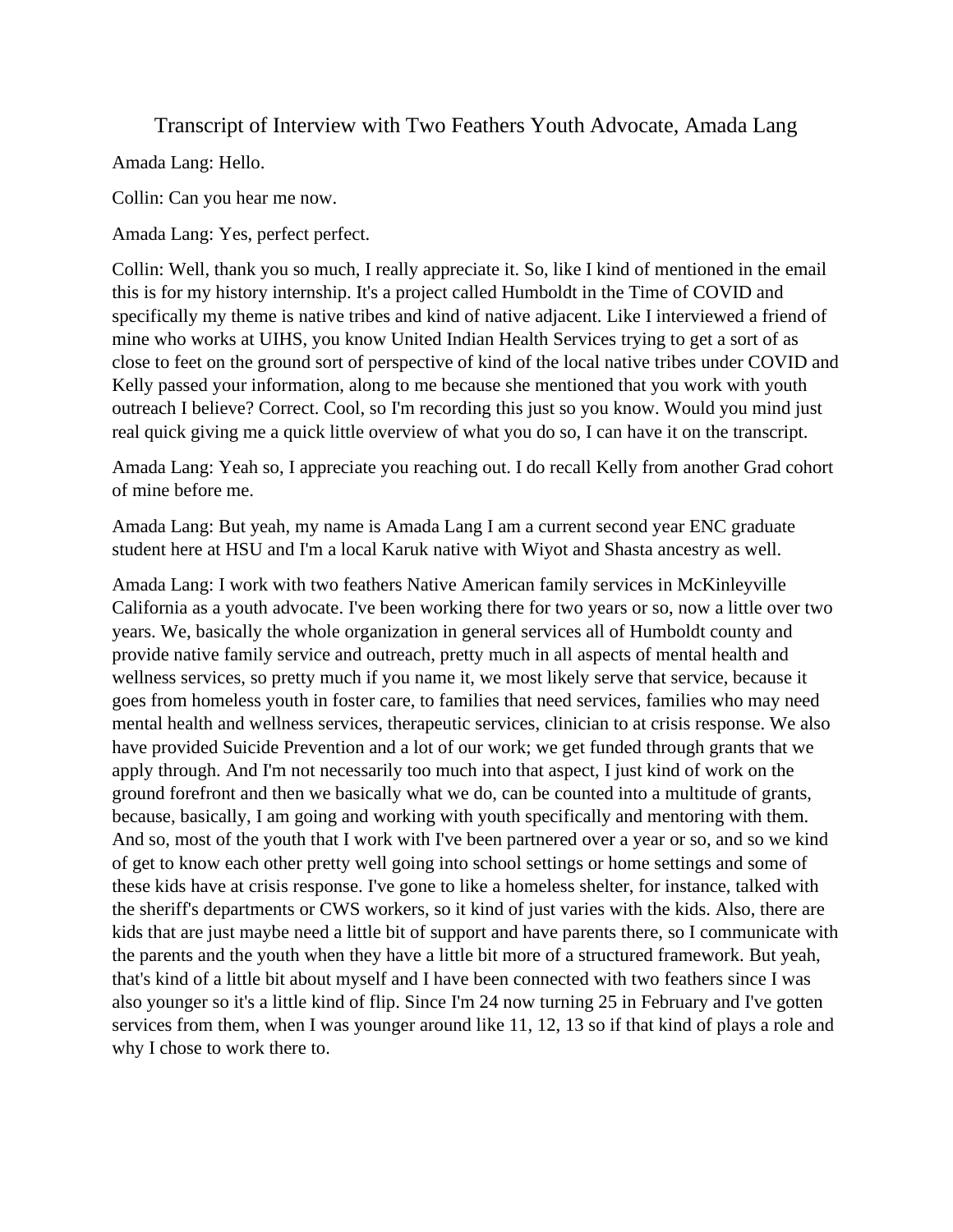Collin: Sort of give back to where you have gotten resources from sort of situation?

Amada Lang: Yeah, I mean we're not as big as well, we they were like four workers. Little tiny cultural groups and now it's a staff of over 26 staff and youth advocates or youth mentors weren't even a thing when I was within the program. So, I'm basically see myself as like something that I would have wanted to be. So, like, if I had somebody like me when I was there I would have been like loving life, or at least other my co workers to who are youth advocates but yeah that's like the kind of the job setting around it and it allowed me to get set up to basically tie my graduate thesis work into this job setting and so that's where my graduate work has come with bike Wednesday/bike club and that's what Kelly kind of knows, because a lot of my work within my classes I've tied over to my graduate thesis work, and so, but yeah so that's kind of a little bit.

Collin: Cool, just so you know, I interviewed Buster Attebery, the Karuk chairman, he was one of my three interviews so it's interesting to hear and he provided a lot of good information, especially about the Happy Camp fire and I'm sure we might touch on that later, but it was really interesting. Yeah, so I do have about 10 to 15 questions, and you know answer them, however, you can but. If you aren't able to, or if you have something that might be related and it's just not as specific to my question feel free. You know, anything of that ilk.

Collin: So, kind of first thing obviously we're going to start with kind of pre COVID so like specifically with two feathers. I'm sorry it is two feathers, right? Okay, cool I almost misspoke.

Collin: When the pandemic kind of you said you'd been there for two years, so you were there pre pandemic. When it began to kind of rise in danger what did your organization do? Did you guys prep for the pandemic prep for a lockdown potentially? Because, specifically with the Karuk tribe Buster mentioned that he, basically right a month before the first lockdown hit. He had already created a COVID support group, so I was curious, if anything, within your organization did similar.

Amada Lang: Yes, so basically it kind of all happened so quickly, but we it's a little bit interesting not necessarily in a different stance than the group tribe, and what they do with services but.

Amada Lang: From my standpoint, we were trying to figure out first are we considered essential workers is what we're doing essential work. Because that was the forefront is wondering if we're going to be allowed to provide the services to our staff like within our local community and our staff was really kind of worried about that. Because we do outreach into these already not accessible areas, and with this whole idea of COVID and lockdown happening before it actually happened was kind of a stir. Not necessarily stir crazy, but it did bring up a lot of questions and the first thing I remember, is just having a large staff meeting and kind of coming together and really talking about these concerns. That was the big overall forefront, but one thing that really has helped I think within working with our local native community is a lot of us a pre COVID have known each other before even working at two feathers, and so we kind of have this little, not necessarily camaraderie, but a lot of us have these interconnections within the Community. Whether it's up river up in Happy Camp, Orleans area versus here working on the coast, we already have a little bit of ins and outs so it's easier to communicate with the tribes, but I think,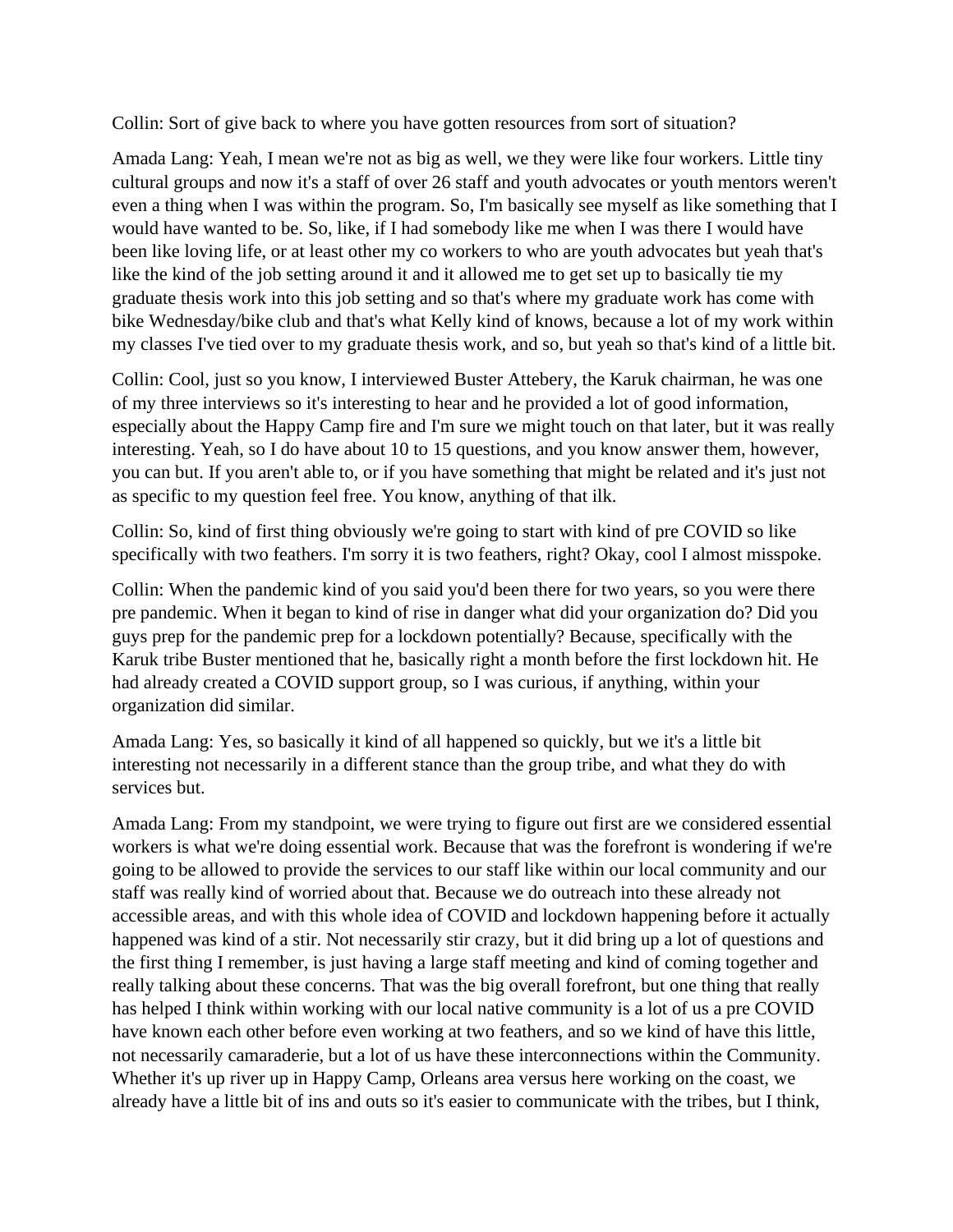for the most part, we were just really trying to find a way of how we're going to interact and work safely, I think, was the first really protocols and how we're going to do that with our safety being met as well and trying to reach that I think was the overall kind of questions.

Collin: In that same sort of vein, did you guys move to partially distanced work, did you guys kind of all stay home or did you have some people come into the office or whatnot.

Amada Lang: Yeah so, we actually all move to online work, we were not in the office for... Time kind of blips together now but it was a good majority of through COVID I personally am still working kind of. I'm choosing to because of who I'm around within my elder Community here locally in Humboldt, but I still work with almost remotely in a way, I work with all my youth in school settings. So, I know they're safe already, they're going through the protocol and the questions, so I either meet with them at school or to picking them up from school and getting them lunch and going home, different settings. So that is what's really nice with two feathers is they allow that, but we all as a group did go under COVID lockdown and one of the main things that we kind of started in went into was zoom interviews with a lot of the mental health and wellness kind of outreach within intern- like I guess I wouldn't say internationally, but we did have a lot of good speakers on Facebook live and that whole thing kind of took over our work setting. It was like getting speakers who's going to be on there to talk and finding all of these like online ways of working, and it was a lot of screen time but that did take up a majority, at least over eight months or so and then that was when we started talking about. There were times, though, that we still were doing outreach maybe doing porch drop offs, or if the schools kids needed school supplies dropping it to the house, but it was all figuring that out with gloves and masks on and all that sort.

Collin: Yeah, my friend from UIHS that's what he does now basically, still. He does a lot of like the porch drop offs and a lot of like the just sort of outreach but not like completely in person outreach sort of situation, so I totally understand that. When you said eight months now, that's probably from my timeline, that's about from the first lockdown till about like January correct.

Amada Lang: Yeah, we went through both. If I'm structuring it by lockdown, that's a little bit better of a way to think about it. I would say, we went through the whole first lockdown being online for sure, and then, as we were getting released from the lockdowns we kind of followed that same structure for sure, with the lock Downs and seeing families, but we have still a lot of outreach in the sense with online we did a lot of outreach with our kids versus zoom, but it was hard to match that because they're already, this was pre-, again before school was online with zoom so it was a lot easier to outreach with our kids through that structure, but as the years went on and on, and then they get tied into zoom and that was hard to work with too so it's been a little bit of an interesting time. But yeah I would say we were we were on lockdown and follow the protocols of being for sure under lockdown and then we literally had to follow every single time Not on lockdown, lockdowns, shelter in place, we have to follow every time so once that first one was pulled and they kept going back and forth for a little bit that was very frustrating, but we would have to follow the same outreach and then we would also some of the staff. It's a family services, so we actually have a lot of staff that are new dads, for instance, or new mom some of them just had a baby right before COVID had started, and so it was interesting working with our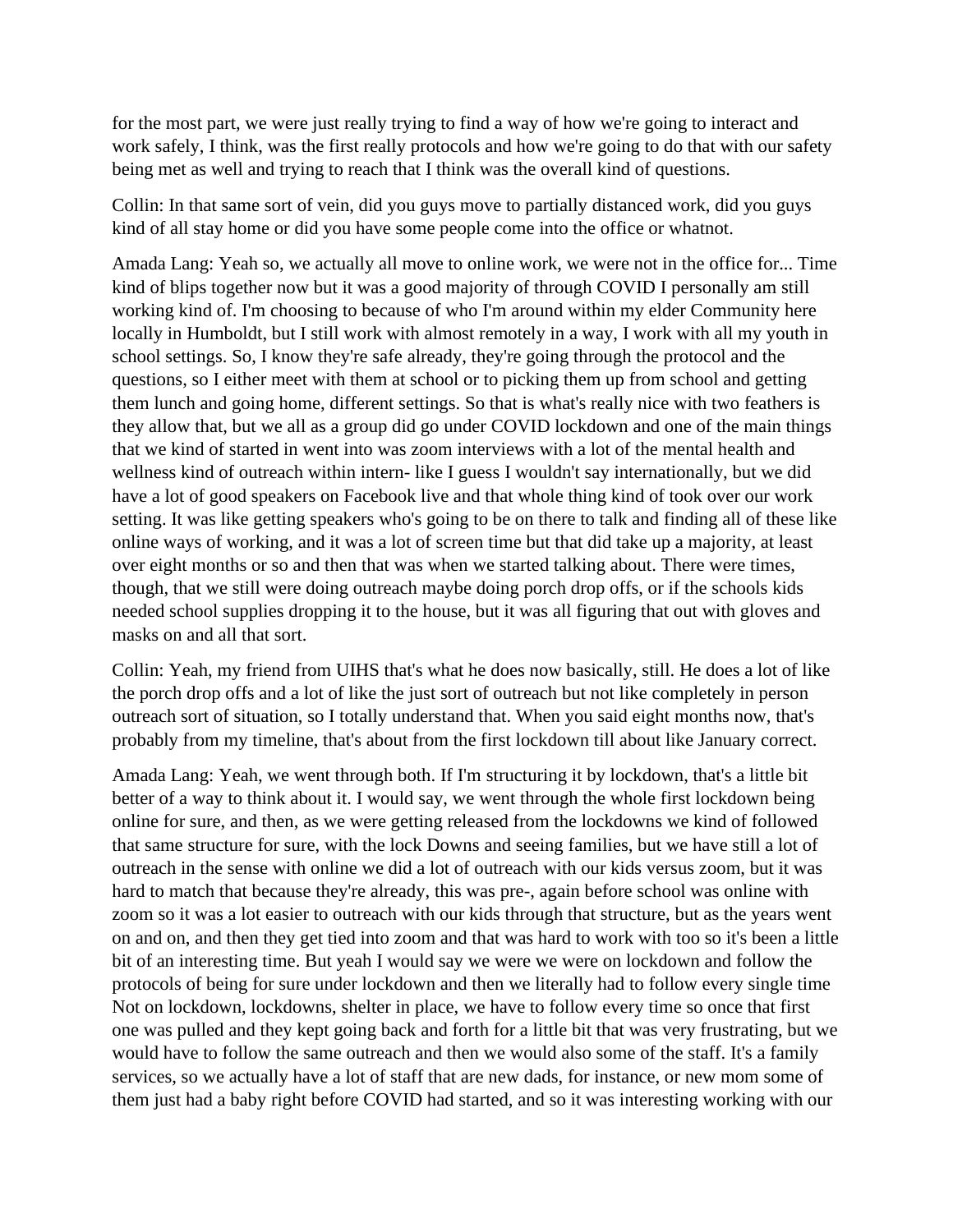staff having to adjust with their own personal settings because they have a newborn baby who there's like no idea of what can happen.

Collin: Yeah, I mean that will kind of was my secondary question is what was the kind of struggles? And guess you answered it as well. But I was going to ask when you when we had the first lockdown and then they lifted and they had the second lockdown around December/November and then shut it down again and then opened again, did you guys go back and forth? Or did you just kind of stay locked down during the first lockdown? And kind of just ride with the protocols that was the first lockdown protocols if that make sense?

### Amada Lang: Kind of...

Collin: Ah, I guess here's a better way to put it, when the first lockdown came, they had all these protocols and regulations for how to work. And then during the like, as we started to open up in October, they lifted a lot of the regulations for workplace environment or face to face contact. Like they allowed you know, like small groups inside, as opposed to it being only outside sort of situations. Does that make sense, more?

Amada Lang: Yes, that makes sense so I'm following that now, and yes, so when we did follow the group settings a lot, because a lot within two feathers is, at least for the services that I with I'm working in and providing to the Community all staff is allowed to join anything that is a part of two feathers. Any program you can work and be a part of and so that is hard, since we provide so many cultural programming that's a huge outreach that we do, because it is part of healing and part of a lot within our culture, I think a lot of people find healing with the traditions and aspects that were still keeping alive, and so I think that wholeheartedly was huge. Even just going and gathering or doing things outside. Is this safe, is not safe? And so we did follow the structure once groups were allowed to gather and settings we went by, we call them pods, and so we would say they're only allowed this much in this pod and now you're allowed this many in this pod and then once we started getting over, we'd say okay. You're in charge of this pod and you stay here, because it can be like that group, in that setting, so then we were able to kind of strategically plan where it's a little bit more groups, in a big group if that makes sense. But you're spread out and so it's like we kind of started doing that, but that wasn't very many times that's more of the really big cultural programming that's funded by our huge grants. Acorn programming, for instance, that's a two-year program for youth in the summer. I think it's more in the summer months and that was something that they wanted to keep alive for the kids, and so we even did online forms of workouts even for the first year and, for that summer going through, we didn't even meet in person and then this last, next year we were actually able to meet in person. But it was a lot different we were doing the whole, we have the whole COVID questionnaires that you have to ask everybody, taking their temperature, and then there's a list of questions we have to ask everybody every single time we interact with them, and especially with group settings. So, we usually have a table set up right when they come in and it's just multiple of us are, they're asking the questions and temperature checks and we even had at the event, a scare of COVID, at different events just this one time. And we had to shut down everything because somebody tested positive and then anybody who interacted within that segment but since we had followed being six feet away, always wearing your mask, it didn't spread it was just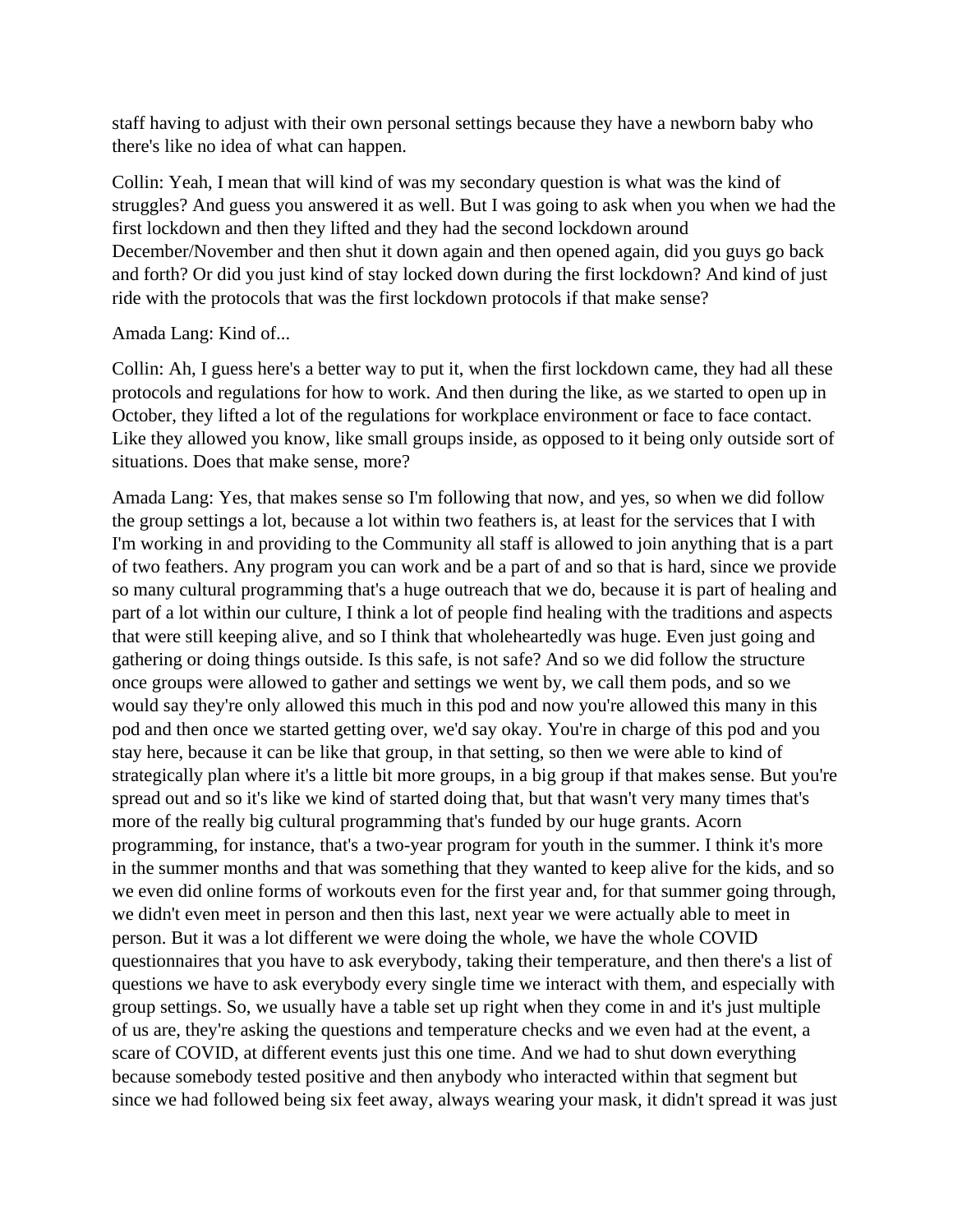that one person and it nobody else tested positive or any false positives or any of that sort. But that is something where we've had to adjust, but we can see with following protocol and really, it's almost seems like you're hounding the kids but it's almost like, put your mask on please. Put your mask on please. And they always ask me to take it off and I'm like no, or I have to give kind of. I'm sorry like this or give some kind of I don't want to wear it either excuse like I'm here with you to make it team up because it seems like I'm hounding them all the time, but I feel like as we follow those protocols, it does help with potential scares that do happen. We know that others are safe in that sense, but this was again before things have been opening up as they are. Right now, we're allowed to have a bigger group setting outside and in that sort it's not in the same state, and this was a few months ago, so.

Collin: Gotcha gotcha. Just real quick did before the lockdowns did you guys have any preparatory action like you know, news, as you said, came really quick so like the whole thing with the lockdown and China, and then like less than a week later, it comes to America, and then we locked down our first time, like two weeks after that did you guys do anything in advance or did you, kind of like the majority of the country, kind of didn't assume that the virus would be as bad as it was?

Amada Lang: We definitely still followed the protocol, we still didn't interact with each other, we didn't go to the office. We had like our one office person, the main thing is that a lot of people call it our office that's like our main line to call in, call in, call in and get services, and then we outreach that way, so we had to have somebody within the office. But we did stay away and did not interact within that timeframe, but we were still able to outreach through like because the schools are still finding structure. So, kind of a big leader for us was the school systems, because within the interactions, of kind of finding how we're going to interact, at least with the youth side for me. Two fathers is huge, but my aspect with youth advocacy that was a big structure and really, the parents to. There have been instances where I've been in situations where they don't want to wear their masks, or the parents I come into the home and they're not wearing their mask, or I have to ask. It's kind of like scenario based too, but we're not we're not allowed to be in a scenario where nobody has masks on like we kind of know protocol to follow. But when COVID shut down is all of it we just followed what everybody else did really because in reality, we do have time to somewhat prep for that so as things were talking, we would go along, and with the news. But we're already providing crisis response, domestic violence response, Suicide Prevention, we're providing all of the services that are already so outreached everywhere. It was really like trying to find out how we're still going to provide these services adequately and do it in the manner safely.

Collin: So, kind of the whole point of view of organization is to be flexible, so it wasn't that big of a jump.

Amada Lang: If that makes sense yeah. Like really following it with how we're allowed to because we're still trying to provide these services because they're not normal services that you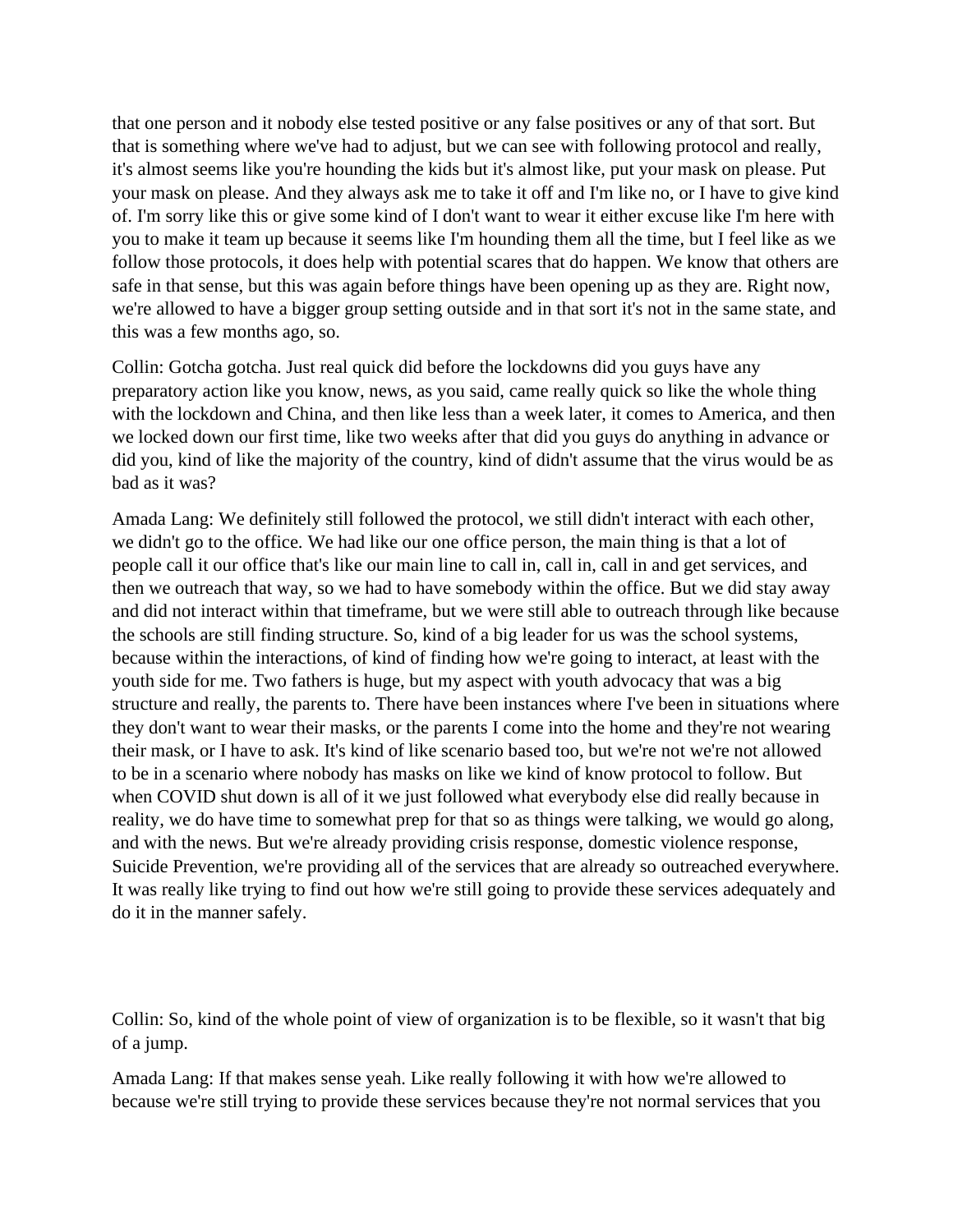necessarily provide on your day to day. Unless it's like I'm thinking more at crises or being there for somebody necessarily all of the time so it's finding ways to adjust to that and it's hard to technology, because you don't get the same like how we would an in-person interview right now versus right here just talking it's still good, because we're older and can be more like professional about it. But with the kid if you're here, trying to talk with them they're [looks visibly distracted] and it's hard to keep that manner going.

Collin: Yeah, understood. My next question is did you guys struggle with misinformation at all, like, I know you mentioned a lot of like following the regulations and making sure that the scenarios that you guys are in are following the correct protocols, did you guys have any struggle with misinformation like people saying that masks aren't working, or they you know, "it's a conspiracy" or anything like that?

Amada Lang: Most well what's one thing that is really nice within the native communities is like Hoopa they can close off the reservation. So, a lot of native communities were really taking their own stance, whether or not the other communities were like you have to wear a mask or not after things less than but in the beginning, it was really like being extra safe. And one point I think is because we're so connected to our elders within our Community, everybody was trying to be so safe, so a lot of youth really understood that and that was a huge factor, they don't want to get their grandma sick. I don't want to do this, etc. A kid has told me that I work with like, 'I'm safe about it, because my grandma' there's different ways that I think native people have a perspective just with the interactions and the intergenerational connections that they have within their families at home. Versus some people are, I think it's a little bit more in the sense culturally connected to our elders in a different way. We go and fish we provide to them, so a lot of this stuff was like masks, safety, this is how we're following it. We didn't really question it as staff, I would say the only apprehensions, I feel that I faced are really parents that don't want to follow the protocol or don't, believe in it. Or I've had instances where I had to leave because they tested positive and the youth was at home that I'm still I had to remove myself completely and she had a staff know before me that showed up the same day, and then I was coming to see a different client of mine in the same household and she didn't let me know, so I was there I had to tell her and from that point on, I heard it's not real, when you give into it, you're provoking the whole thing, etc.. And so that's the stance that we've had to take as agency and just state like we're doing this for the safety for all. But it's been good as an organization, everybody has to be vaccinated so that is also another thing that has kind of provided a little bit more of a safety net once the vaccine came out, with at least seeing clients and such sort.

Collin: Yeah, when I talked to buster from the Karuk tribe, he said, basically the same thing, where they were super on top of all the regulations, because they are trying to take care of their elders first, and I found that with a couple of my other interviewees. Where a lot of the native communities, since they are so closely connected with their elders, and closely connected with the cultural traditions that kind of come from your elders. They have erred on the side of caution almost always. And as for the sort of a I would assume it would be a minority with the kind of misinformation that you were talking about with the parents is that correct?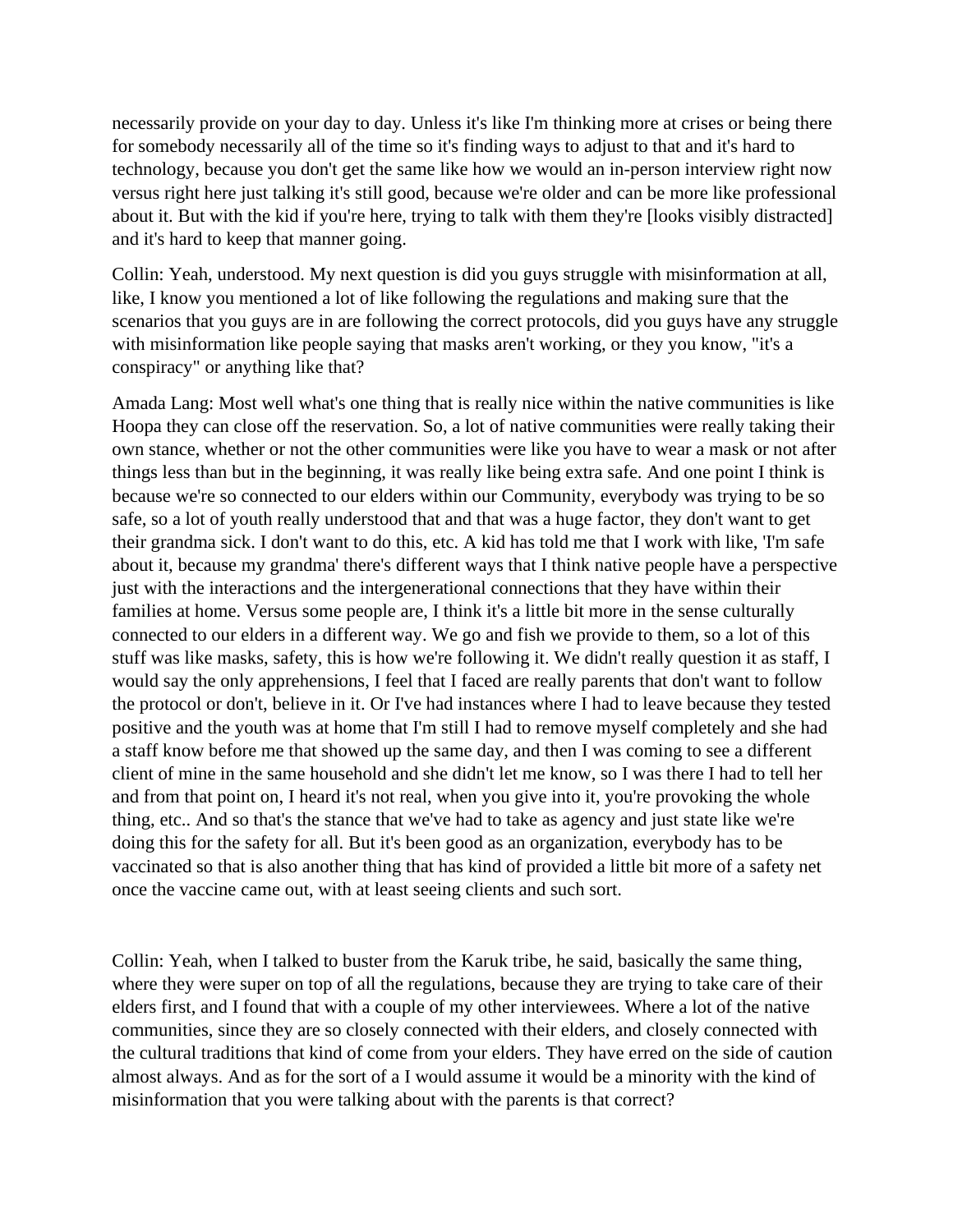Amada Lang: Yes.

Collin: I've also just heard that as well, where it has been more of the like 30- to 50-year-old range that have been like completely anti COVID. Whereas like the younger age and 50 to you know late 90s, or whatever, are very cautious and it's the middle that have been... less cautious I'd say.

Amada Lang: My experiences, is the exact same way and then even if you do state your opinion on it, or not necessarily your opinion, but you provide your stance on it in a very not apprehensive way they still like to like push at it. And that's where you have to just like go "I've seen this, and this is why I do it, so I just have my differences of opinions and I have to work this way". That's kind of just how I put it, I don't necessarily put it like is this is my choice, I just say like as an agency, we have to follow this, and this, and so it's nice that. I think every everybody else does have to follow masks still is like within governmental agencies. And so, it's still nice I know within the community that I'm in, there's that little extra effort, but still people, you have to pick and choose what you do. So, like we're renting out the Sapphire Palace up like, for instance, but it's like who are you bringing, RSVPing way ahead of time like months ahead, like taking those steps so we know the exact numbers, the amount of people, spreading it out enough and having that area excess, and already marked off and known that we're coming. So, there's just a lot of extra precautions that we take as agencies now to still try to keep those connections, because that was something, too. Is that our staff, I feel like we, Like a lot of nonprofits, went through turnover through COVID and that's something that we've been dealing with I feel as an agency and It can get necessarily within your little separating out within two feathers, your team can get smaller and smaller sometimes, and so that's been hard to navigate when you service so many clients, because when one person leaves all those clients still have to have adequate care at least we try, so I think that's the big thing too.

Collin: I know we talked about this a little bit, but has there been like any major change in the way you guys have kind of gone about the business, especially kind of thinking back from the beginning to kind of like the contemporary, where we are now, has there been any major changes? Or has been just kind of just like as we've talked about a lot of flexibility, a lot of following the regulations as they come.

Amada Lang: Lately it's been trying to change back to what we call normal, I guess you can say. Like working in an office setting or coming to the office more not necessarily home setting. So that's more of like what we are trying to fluctuate, and an example is pre when COVID was going on I work I would work full time and we put in our hours on a calendar and state what we would do because we're not in the office and now it's like; Okay, which days are you in the Office now, so we have like specifics where we're staying. Like now we've moved up to like two days in the office a week, instead of none. So, there's little things where we're moving up a little bit in the sense of work and in the office is pretty much, we can all be there at whatever time now. We used to have to allow let people know like who's going to be in the office and what times and all that. Amada Lang: But my timeline with COVID of when it actually split up is a lot of mixed up, but we did take those precautions of even who's in the room, at the same time, and one of the staff that I was with even wanted to sign out sheet. But then we realized that we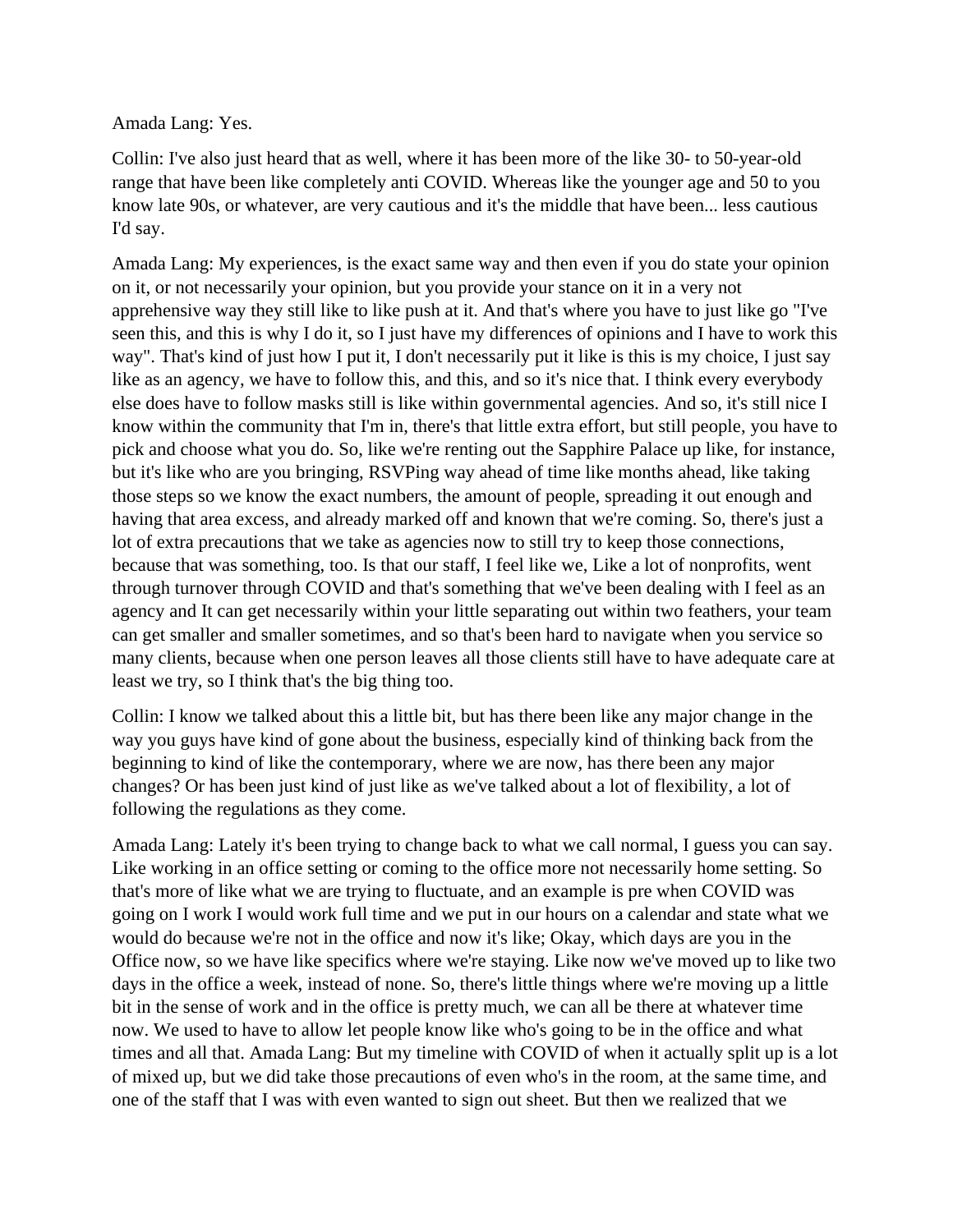weren't even in the room at all really together, because we were already taking so much precaution that it didn't even matter. I think in a lot of the changes to with like temperature checks when you come in, and signing in, it's just like a lot more of the whole tracing your footsteps in case you need to go back and retrace them.

Collin: Yeah. As we talk, I guess, this question isn't as applicable, but like specifically right after the first lockdown we saw a lot of lack of supplies, you know, like loves masks hand sanitizer all the sort of supplies that every business needed to have at that point. Did you guys struggle with that at all? I know, your [organization] is more of a service, less of a like providing goods but did you guys have that issue at all?

Amada Lang: We at first... I'm trying to even think about it. I can honestly say I don't think we really had an issue at first. It was trying to get them and order them and just get them. Because we didn't, we weren't really necessarily sure. Like we didn't know that masks were required until masks were required kind of thing, so we didn't do those extra steps of having it beforehand, because that talk wasn't even really there. But we did do a lot of people making masks and getting donations that way, but we weren't really that shorthanded, at first, we did have some and we actually were able to be providing them to our clients and our staff. And now it's to a point where we actually like have a whole bunch of extra masks with us and we take them with us in case of client needs them so, even if a client doesn't have one. Because that's a typical thing where a kid says, 'I lost my mask, I don't have it now' and we're going into a building so that's kind of how we've adapted to it and being essential it's been nice to be able to be considered that. To and have PPE here, but we do have to order that, and they have recently, like a month and a half ago, I usually go down to the office and just grab a new box and there was none. And she said that we had to order some. So, we are using it so much to the point where we're having to still order it. And still order it. So, I know people are definitely still following it because I could usually go in there and just grab some, but yeah so that I don't know if it was a shortage, but we had to adapt to it and then make sure we had a big stockpile.

Collin: gotcha um you talked about vaccines and said that your agency has required vaccinations, if I heard that correctly. Did you guys face any pushback on that either within your organization or from the kind of communities that you guys service?

Amada Lang: Personally, no I think within the native community, at least with the people that I've dealt with they are either yes or no on it. And they don't really are there wasn't too many arguments about it. That I at least heard about it within our workspace or our Community, or at least pushback from the Community. I think it was a personal stance and our work was like if there was a newborn mom, for instance, who was doing language classes online, I know, like she didn't have the vaccine yet, but that was that was before we it was mandatory. This was when vaccines were just coming out and people were like did you get? And you're like 'yeah' And just sharing if you got it, so once it became mandatory there still wasn't really any pushback. But our work didn't at all for us until the mandates for coming down for like agencies and stuff like that within working, but from my point I didn't feel any judgment, whether or not I got it or not, I just and now with having to get it. They just asked. Like I kept forgetting to send in my card, so I was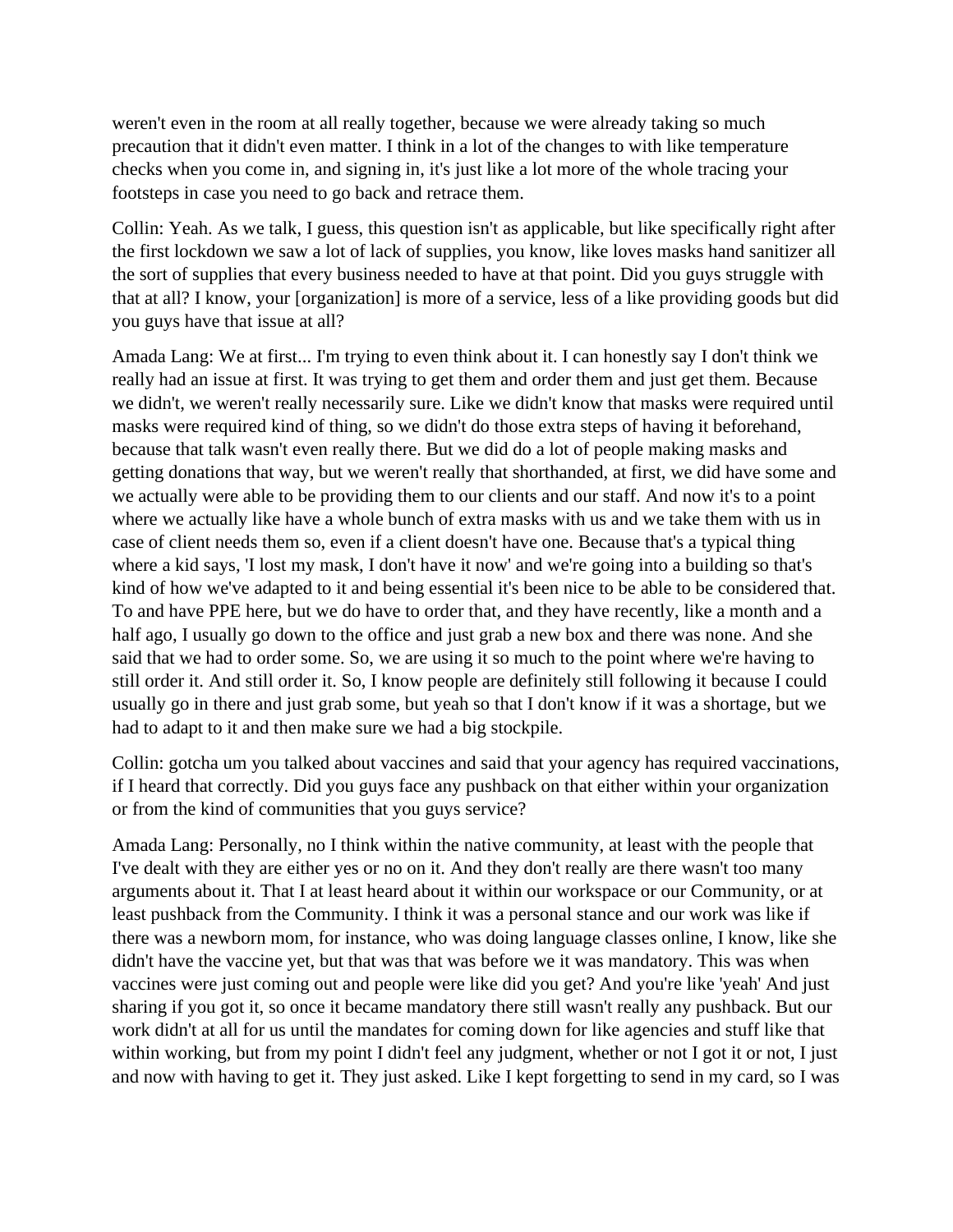like 'sorry' I had to scan it and stuff, but that was like the only questions I was getting like 'hey I need your vaccine card, did you get it yet?' Or that stuff and I'm like 'sorry I just didn't send it in.'

Collin: I asked mostly because when I spoke to my other interviewees, of the two or three that I have, I think, two of them said that they've had more pushback within nonnative people on native land than actually like the native people themselves, which is just something that was an Interesting pattern, and I just was curious if it was similar.

Amada Lang: That is interesting. We're going in and servicing native communities and so I've never been in that predicament. Because I'm in like school settings or working in settings where it's already kind of mandatory.

Collin: Where that Infrastructure is already there.

Amada Lang: yeah so, I've never been in a scenario based, just the instance with the parent where I had to literally like I had to say, I had to leave, and left. But that again is pushback but that's not in a native community, it was at her own house and scenario based but yeah, I, but I would say, like there is a difference when I go from like Hoopa and walk around and seeing people in their masks to like willow creek there's like a huge difference. A lot more people don't wear it.

Collin: yeah, buster specifically said that I was just like that's an interesting pattern, maybe, it's reflected across other kind of local communities.

Amada Lang: It's funny he sees a little bit of the same perspectives.

Collin: yeah, and Out of curiosity was there any like you guys from what I'm hearing it was kind of just business as usual, but just adapting to the regulation and protocols, as they came down. Specifically, as time went on was there any like COVID specific programs like, for example, my friend at UIHS, the first like four months of the pandemic was spent a lot of like providing supplies, providing groceries to people who are immunocompromised and whatnot. Whereas like now, they have kind of moved away from COVID specific programs and focus more on what they do, which is like harm reduction and that sort of thing. Did you guys have any COVID specific programs or is it just business as usual.

Amada Lang: Yes, so we definitely were adapting to trying to get services to our clients COVID friendly wise, as well as like COVID safe to interact, in a way. Like we're making sure we're not doing the interactions [unsafely] but One way is grants that's how we get our money to be able to look at stuff and so the Humboldt area foundation provided our agency, well, we applied for a grant I do not know what it was called. But there were different sections of the grant and I had the idea to come up with this is just an example bike Wednesday/bike club. I basically thought about just asking Community for donations for bikes and it turned into an employee of mine was all hey there's actually a grant that we can apply to, and I think your project kind of fits in this if you wanted to turn it into something and get funding and I didn't really think that we would. I was all hey I'm asking for free donations, right now, and this is money like let's go for it and so I just came up with a \$10,000 budget idea. And somebody provided me outreach to somebody who actually started a bike Wednesday by club on the Covelo reservation, and he created that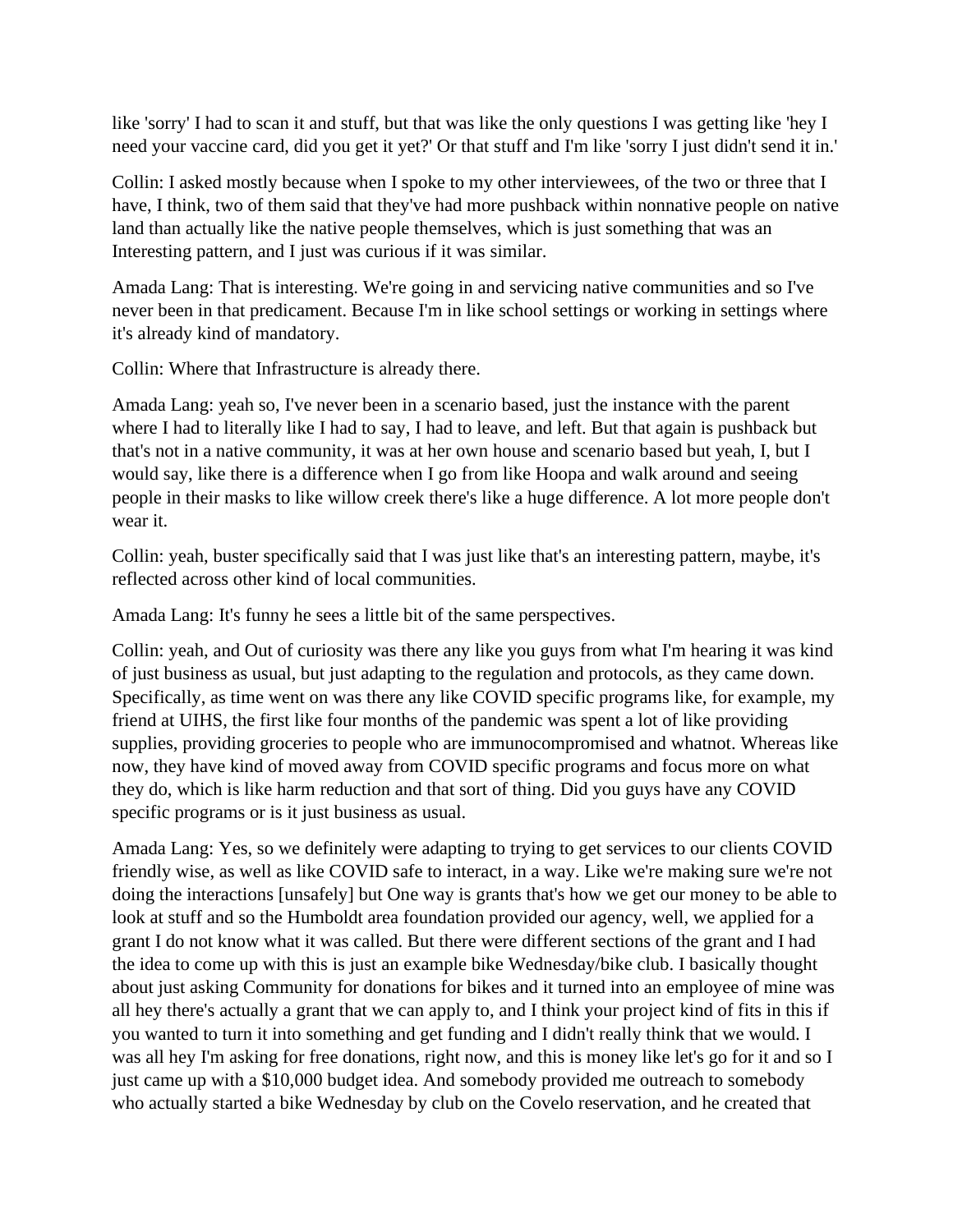himself and I kind of talked with him and he was okay with me starting the same name and doing that because I want, I wanted to like honor what he had started, and I thought it was cool with the native communities. So, within that budget and giving it to Humboldt area foundation they set \$10,000 aside for the bike club, and we also had other services that we provide within that. This was around when the Slater fire was taking place if that kind of gives perspective to, and so we were gathering, a lot of donations at to feathers in general, just to take out that were not even part of any programming and that's a huge way we were servicing our clients. Like it was more of. 'Hey what hours are you working', we can know that later, like everybody, just like hands on deck for different things, and some of us were taking stuff to Orleans. I went and gathered whole truckload of fin and feather food and filled it up and brought it there, and so this was the time when we were doing that and it's kind of it seemed chaotic, but we were serving the needs of our community in different ways. But I would say adapting to kind of providing kits was a big thing, and that was another part of the grant and when they made cultural care packages for women, and they were native women that were youth, in a sense, like younger up to 18 and I didn't necessarily make them, but there was money allocated within the same grant that from the Humboldt area foundation and so these kits were able to get dropped off to the porch of these kiddos and it had like two feathers glasses and bear grass to weave and I think there was beading supplies as well. So, it was just pretty much a way to get the kids kind of excited. And a lot of the girls that I work with I, provided that to them, they were really excited for it and basically, we just adapted in a way to still provide services because a lot of our kids still want to be seen and want to be heard, but it's hard when \they're not able to communicate that, and when it's completely shut down to where your communication is like almost nothing when it's already hard for that. It was hard and so being able to have these outreach to the local community in the sense for grants was huge and I'm not sure... in 2019 there was a huge Suicide Prevention grant that Two feathers was awarded, and that was huge with figuring out what's going on. But the mentorship program to is another one that I was I'm a part of, and it just started out as a mentorship program and they changed our title to youth advocate because they kept this on through COVID and going through. I don't even think it was actually supposed to be a really long lasting program because they have to do go through different grants and so, once they see a programs working well they'll keep it but The bike Wednesday/bike club I basically was able to with that \$10,000, start this club and it's still going on that's pretty much my Grad thesis project and I've tied in decolonization research and that's pretty much what I'm going to be working on next semester. But I've gotten over 50 bikes out to kids within Humboldt county that don't have a bike, and that was simple to do during COVID. I can just come there bring a bike drop it off like 'hey here's your bike' and then leave and they're so happy and so that was a lot of my enjoyment doing that. But it's hard within a nonprofit because they don't have trucks, I was using my own truck, I'm still using my own truck for most of my own stuff but it's just adapting and trying to figure out how we're going to do that in the most ways of still reaching our youth, but I would say a lot of the local nonprofits support each other here.

Collin: yeah, that was something that buster also mentioned a lot of. Not only the nonprofit's that he worked with, but a lot of the local tribes he specifically mentioned that he was like a chairman of a local grant Committee, and he, like worked with tribes who didn't have the administration support to like to help them get grant money when they would normally not. So, I've seen a lot of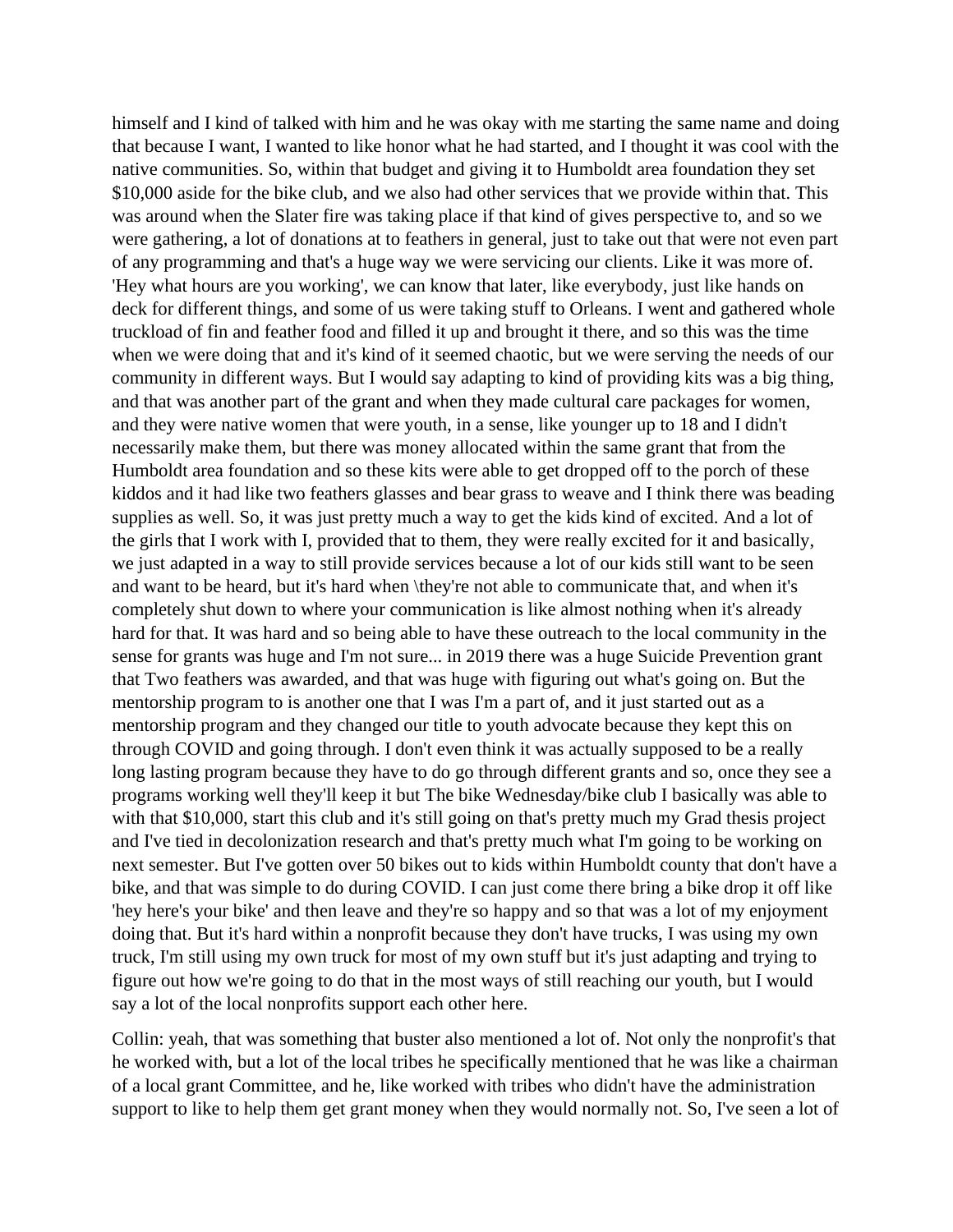a lot of like coming together within COVID and a lot of like trying to support each other when they can sort of situation. One of my last questions is did you guys; and I guess you talked about this a little bit with like the beading kits and the like the bear grass situation, did you guys make any cultural kind of overarching changes. I know by tribe it's different for sure, but like was there anything that you guys had to change and/or kind of establish that like fundamentally shifted cultural traditions or anything like that?

Amada Lang: I would say. For the tribes, the most part here, I would say it's mostly working together. So, if, like if not one tribe does it another tribe will follow suit, I wouldn't say it's like that. It's mostly like I would say everybody's naturally almost on the same bored with things. But what was your question again specifically? Sorry.

Collin: No, you're good. It was a long question was there, like any overarching changes that had to be made towards cultural traditions, like big group meetings or something like that

Amada Lang: One thing that I was going to say, it was on the tip of my tongue and I forgot it, but ceremony would basically be one that I think our whole community. We say Humboldt here, but I would say, like the homelands of all within here like we are in all, I would say, everybody here was finding ways to... when ceremony came around they were finding ways to still be able to talk about it, so I would see on social media people would share a song that they would sing and for different ceremonies and different practices there's different ways that traditions are carried out, but I would say, people were trying to find ways to keep it alive within that time. Because, during that time of the season, it's still relatively new to me as well. I've been to some ceremonies growing up. I've personally never like been a part of dancing and dressing down and being within regalia but I could tell from the people who have been a part of it and even myself just helping either doing prep for it or helping people who are going up to ceremony. I have seen the loss that they felt through not being able to participate in that, and so I feel like a lot of the community united together during that time to really find ways to be able to provide services and a lot of agencies were communicating with each other, too, but I think in this next year in one big way that I could show an example of that, was in two feathers being connected. I think what they've at least shown recently, I would have been all about this when I was younger, and I think it's a lot of the generational change and strong leaders coming in and being like this is what needs to change within the Westernized institution of like teaching. But they're doing a lot of youth education services and A way they're tying that into grants now and be and so that's a little bit of a wishy-washy subject, though, because it's like culture and money, and all of this, and so I think myself I've had to be like, I don't know. I'm just trying to learn at the same time, and not take and so it's like learning and giving back for me, I think, is the big part. Two feathers acorn program pretty much serviced and helped provide a flower dance to a local youth and the, pretty much Niece of the Supervisor at two feathers, and so it was really kind of closely knit to two feathers and the whole big lagoon, because big lagoon is also connected. And so big lagoon is also connected to two feathers which I know they're all connected, but I don't even know how everyone's connected. I just think our supervisors are from that tribe, and so that's kind of those connections, but basically this grant funding opportunity was able to help keep alive the ceremony to happen not last year, but this year, because it was supposed to happen last year, and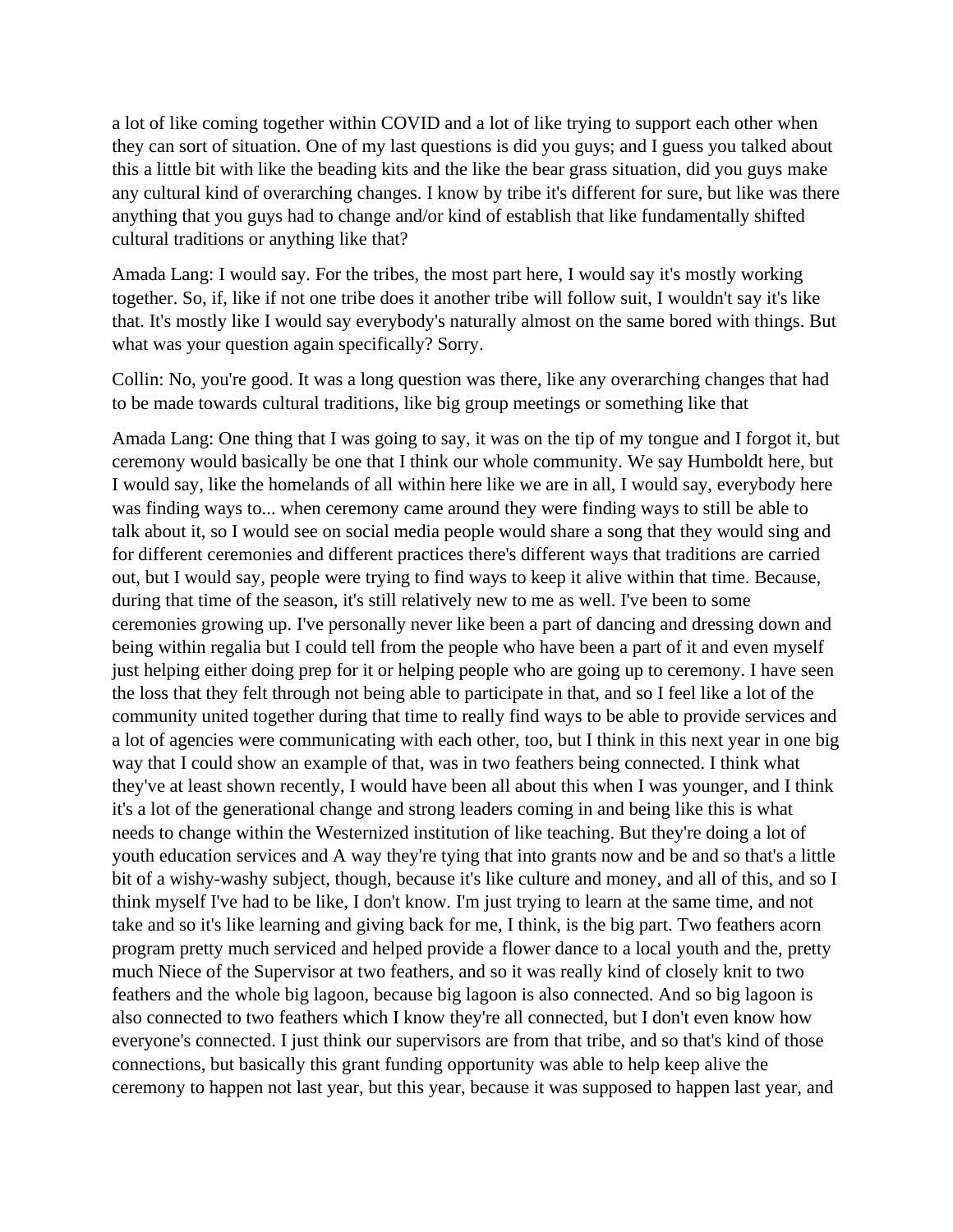so last year we kept just preparing for making flower dance sticks with the girls for what we were doing, and this year we did that again and making necklaces That would be used during ceremony, and so this year we actually had ceremony and had it at the new dance pit over at a big lagoon. And It was in it was empowering to see staff, because this was like a first time for staff to be have a setting to be able to provide for this and then In a way, being so close and then also partaking in it, and so I even got to be a part of this flower dance and had flower dance sticks and walked in my auntie's, Lynn Riesling, she painted the painting behind me actually she is somebody I looked to a lot, and so I went with her to the event in the sense of the ceremony. It was interesting though, because they were grant leaders there too who funded the thing, so it's like it's this whole new, I think it's all new waters really of figuring out Culture, and I think COVID kind of pushed that a little bit to being able to find how to do it in new ways. And then also finding the ways of which is not necessarily that's not Okay, but more of like What you want to be shared. Because I think even for my graduate thesis research, I want to make sure the stories that I'm hearing, the people that I'm telling, do they want that story to be told in this way or that way or do they not even want that to be told at all, was that just something that they were sharing between me and them Because they see that I'm here, providing this time and taking the time to listen. So, I think that's the main thing. But I felt very empowered to be able to finally have the ceremony, because I think a lot of people were longing for that, and so there was a really big turnout and even people who I'm not big lagoon I'm not I don't. But I am Karuk, and I was still a part of it, and so it was it was really a place that anybody was kind of felt welcomed, even staff and people who haven't partaken in it, but I think that's like the biggest adaptations is still trying to find a way to have these are cultural traditions still take place during the time of COVID. As well as teaching it in the sense of... it's hard to teach traditions when you're not in person, I would say, like through a screen, because it's a lot of it is like hands on in the sense yeah.

Collin: Now, two quick questions off that. You said that the dance pit at the big lagoon, is new? Is that a new construction or?

Amada Lang: yep, they pretty much I'm not sure who, when they actually completed it but it's all brand new this year, and so it was really powerful. It was actually the first ceremony in I don't want, I'm not from there, I don't know their tribe, but I want to say that it's the first women's coming of age ceremony, I don't want to say ever but I'm pretty sure for coming back at least over and I don't think they've ever they've never had one there. It was huge and so that's why they have now they have a pit to be able to hold this for women who are coming of age, within that tribal community. It's hard too because some youths are multiple tribes, but then you have to register under one tribe under the whole blood quantum stuff, and so it's a really interesting construct, but I personally felt it was awesome to be in advance pit where you're hearing people sing the songs for this young woman transitioning into womanhood and her uncles are there singing a song, her dads there, the people closest around her are around her. I've never had this experience and then hearing the like huge ocean just crashing, I was like this is unreal. Like I actually kind of at first, I was like 'oh I'm going and partaking' but it literally the whole feelings when everybody says, like You know the feeling of it, that was literally it. Like I've never had that feeling before in my life.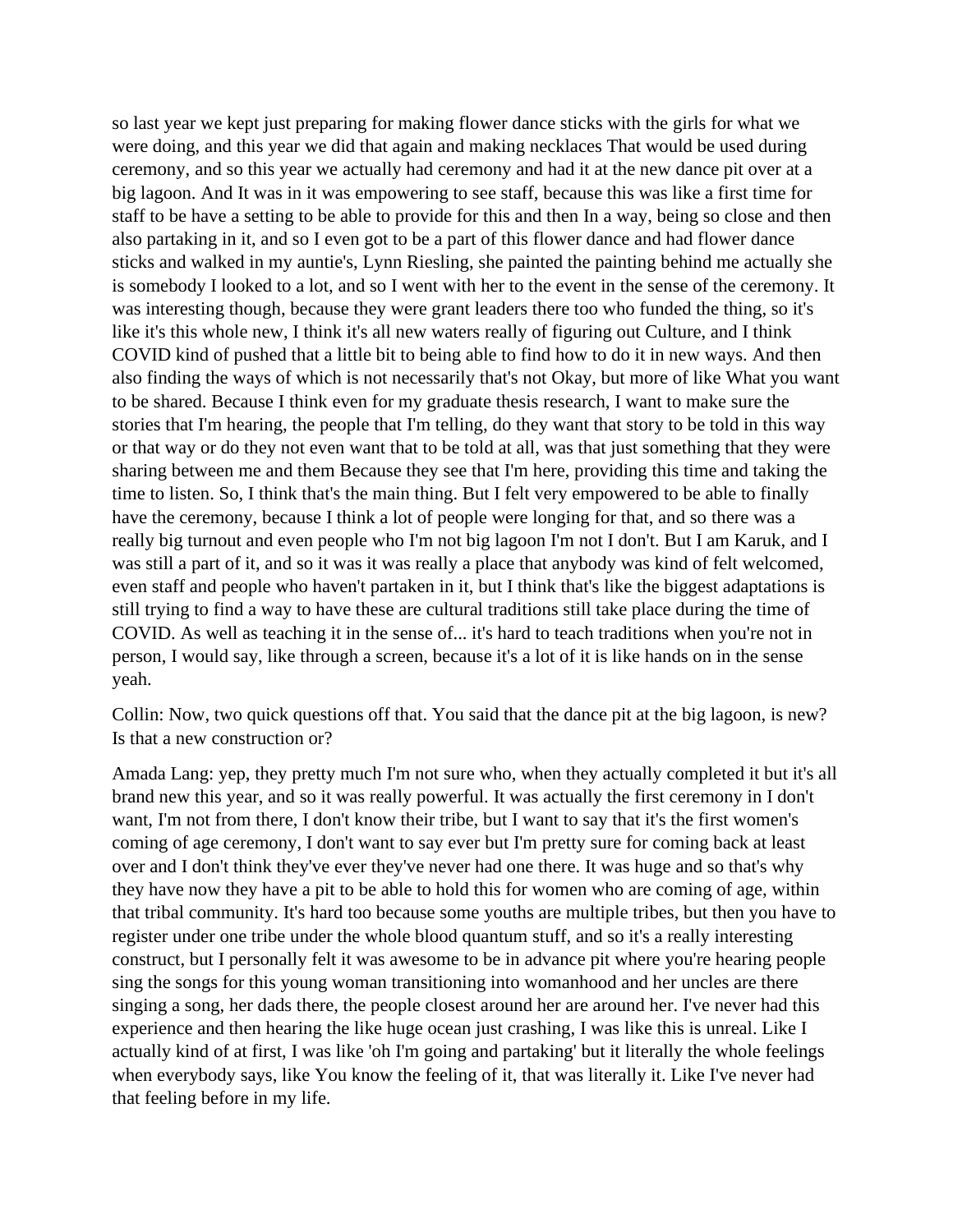Collin: Very cool, seems very impactful, to say the least, last thing about that kind of... sorry for My long-winded question a little bit. When it comes to... I didn't want to put words in your mouth, but kind of what I'm hearing is like there has been this sort of pattern over the past couple years where [native communities] been trying to figure out how to hold traditions in the "modern" (or digital) kind of era, but like the COVID kind of kickstart it to be even more important? Is that right to say or did I mishear that.

Amada Lang: yeah, I wouldn't say it's necessarily more important, I feel like a gave it more of a platform to be heard. If that makes sense. Yeah because a lot of a lot of the online forums, like I even go out into the Community up in Orleans and just up-river community and people be like 'Oh, I heard your video' or 'I recognize your voice, because I listened to the two feather video' and I'm like that's a little weird but, They like recognize me from Talking and speaking and so it's kind of cool to have that, but it's also kind of like I've heard to that there's different Grad programs, and HSU who use our videos and we had like a youth series to where we were specifically aiming towards Youth on YouTube and then we specifically had the bigger two feathers talks that were with like lecturers or authors are, and then we also can say who would like to maybe have come and then our work, maybe try to outreach to them too. So that's I think the biggest thing and were able, two feathers talked about it, but they grew immensely on their online platform like it just like shot up once COVID happened, and then we started putting videos out there, you can see he growth within the Community, and then the idea for talks to and being able to put people in stances to really share what they wanted to. Whether it was youth or adults, I think, with their culture's values and traditions, and so I had my cousin who I just reconnected with, who is the first native American figure skater for the Olympics, and I had I just reached out to her, because we had a death through COVID who is her father. And just like rekindling connections and she was able to come and give a talk for our youth series, and my uncle Julian whose Karuk language he came, and I asked if we could do a talk with him and they had a language discussion with him, and different topics for men, and I think they had... In the sense, I don't want to say the wrong words but men and kind of like your values and kind of like how Men are always seen as hard, and like kind of like being tough, and it was kind of like the emotional stance that that's Okay. But I cannot think of the word, right now, but it was just like giving situations where I feel like if we were working in a normal work setting, we wouldn't come up with those ideas. Like let's have a whole talk about this, it's like we were looking for that, and then the public was able to like really share that or reach out to us with ideas.

Collin: Interesting very, very, cool, and actually as you were talking about that. I kind of was like I'm pretty sure I've seen a couple of your guys 'videos because I'm in a native American studies class so like I'm pretty sure I've seen a couple of your guys' videos.

#### Amada Lang: yeah.

Collin: But I just have kind of like one to one more question and a half. Do you guys see, two feathers specifically, do you see yourselves making any more long-term changes to either